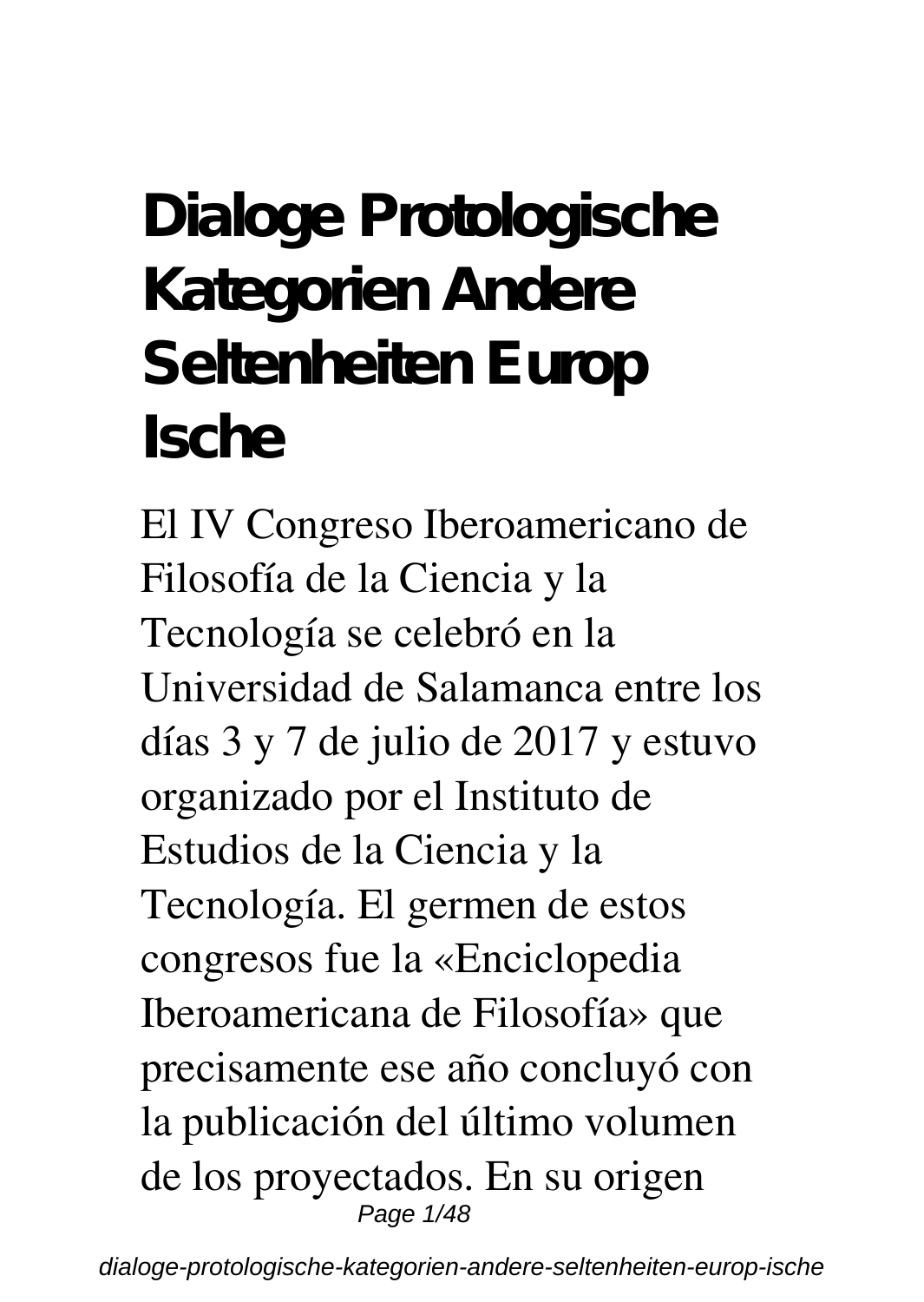destacan los nombres de dos filósofos claves que han sido especialmente relevantes en el Congreso: Miguel Ángel

Quintanilla, en honor del que se eligió tanto la sede como la temática y León Olivé, que falleció pocos meses antes. Desde el Congreso se les rindió homenaje y manifestación del agradecimiento de la comunidad de la filosofía de la ciencia y la tecnología iberoamericana por sus esenciales aportaciones a estos ámbitos de estudio. Se ha mantenido el criterio lingüístico del uso del español y portugués como lenguas de comunicación filosófica en el ámbito iberoamericano. Se reivindica así una filosofía hecha Page 2/48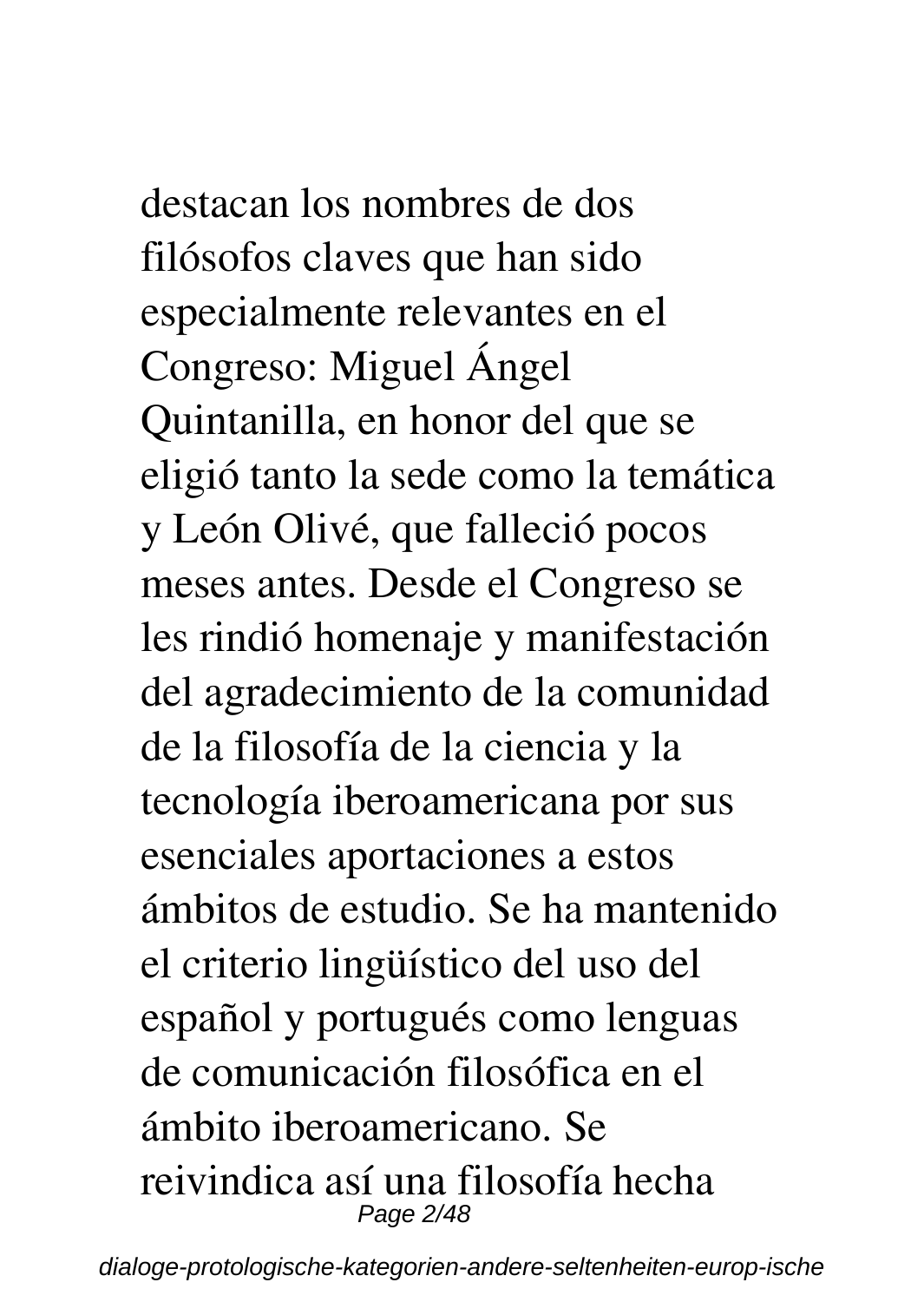desde entornos culturales diferentes, con comunidades de hablantes muy amplias y con problemas específicos presentes en la ciencia y la tecnología, problemas altamente dependientes del contexto sociopolítico y que merecen atención desde una filosofía hecha precisamente desde nuestro

contexto.

Legal theory, political sciences, sociology, philosophy, logic, artificial intelligence: there are many approaches to legal argumentation. Each of them provides specific insights into highly complex phenomena. Different disciplines, but also different traditions in disciplines (e.g. analytical and Page 3/48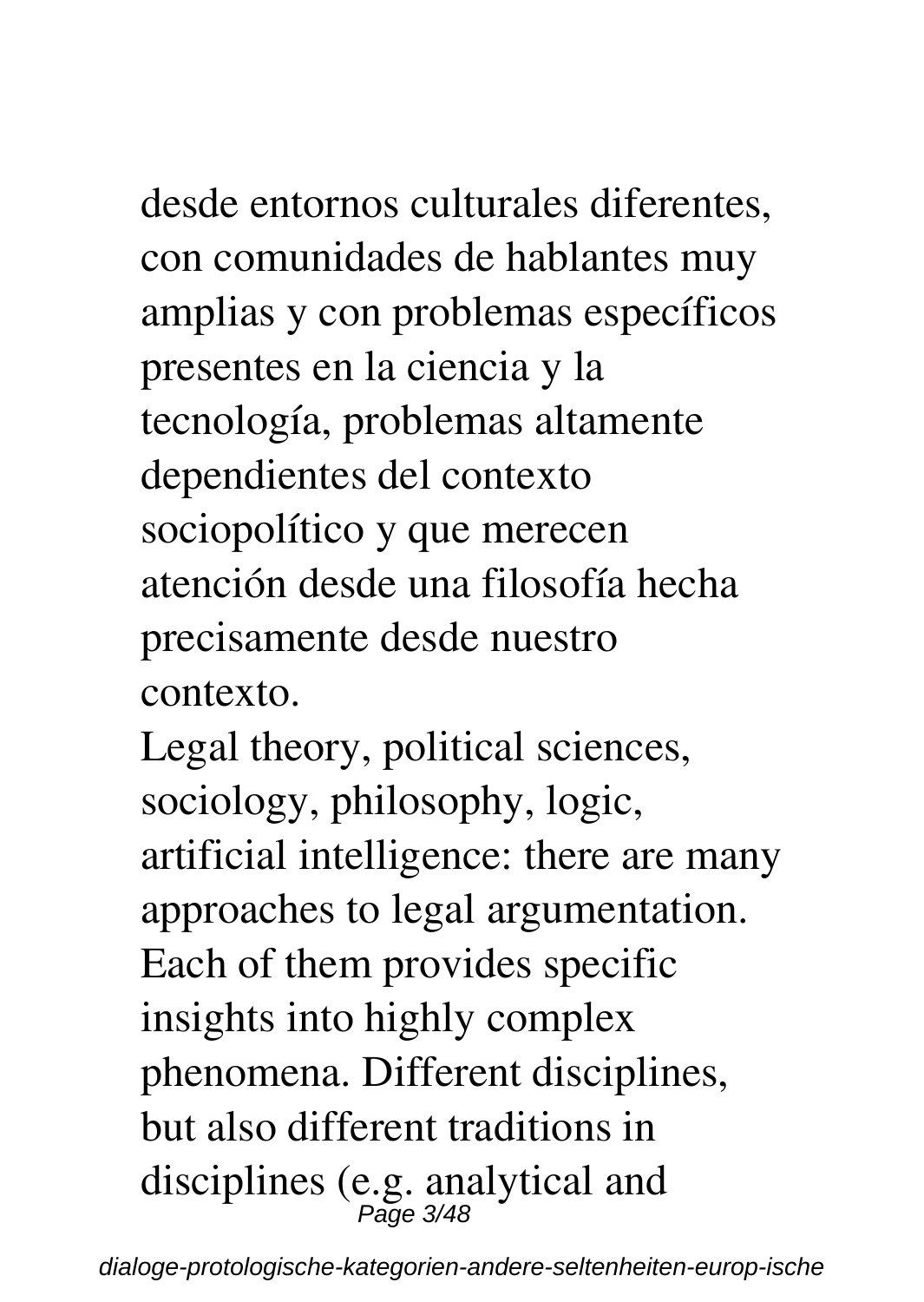continental traditions in philosophy) find here a rare occasion to meet. The present book contains contributions, both historical and

thematic, from leading researchers in several of the most important approaches to legal rationality. One of the main issues is the relation between logic and law: the way logic is actually used in law, but also the way logic can make law explicit. An outstanding group of philosophers, logicians and jurists try to meet this issue. The book is more than a collection of papers. However different their respective conceptual tools may be, the authors share a common conception: legal argumentation is a specific Page 4/48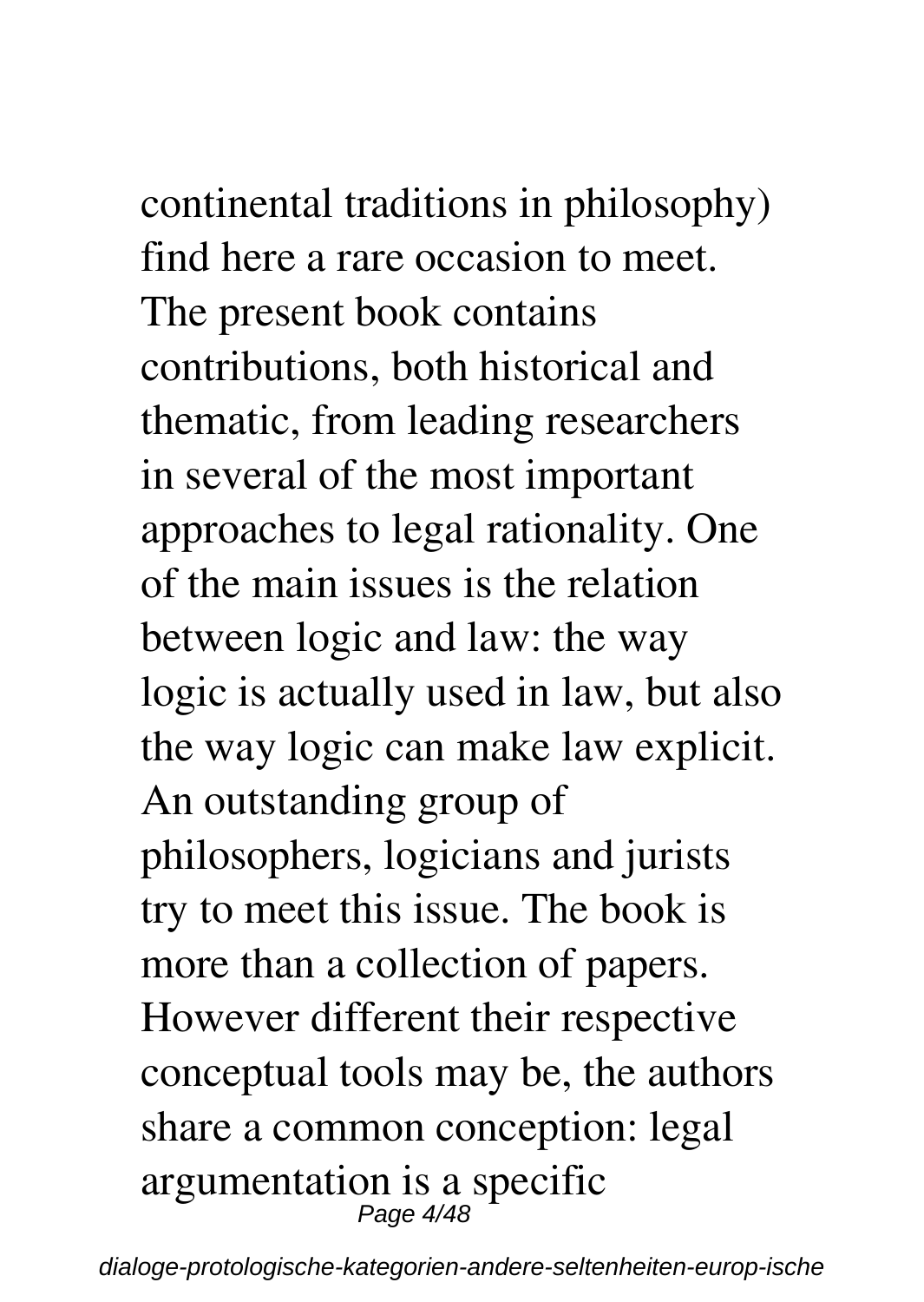## argumentation context.

This title links two of the most dominant research streams in philosophy of logic, namely game theory and proof theory. As the work<sup>Is</sup> subtitle expresses, the authors will build this link by means of the dialogical approach to logic. One important aspect of the present study is that the authors restrict themselves to the logically valid fragment of Constructive Type Theory (CTT). The reason is that, once that fragment is achieved the result can be extended to cover the whole CTT system. The first chapters in the brief offer overviews on the two frameworks discussed in the book with an emphasis on the<br> $\frac{Page 5}{48}$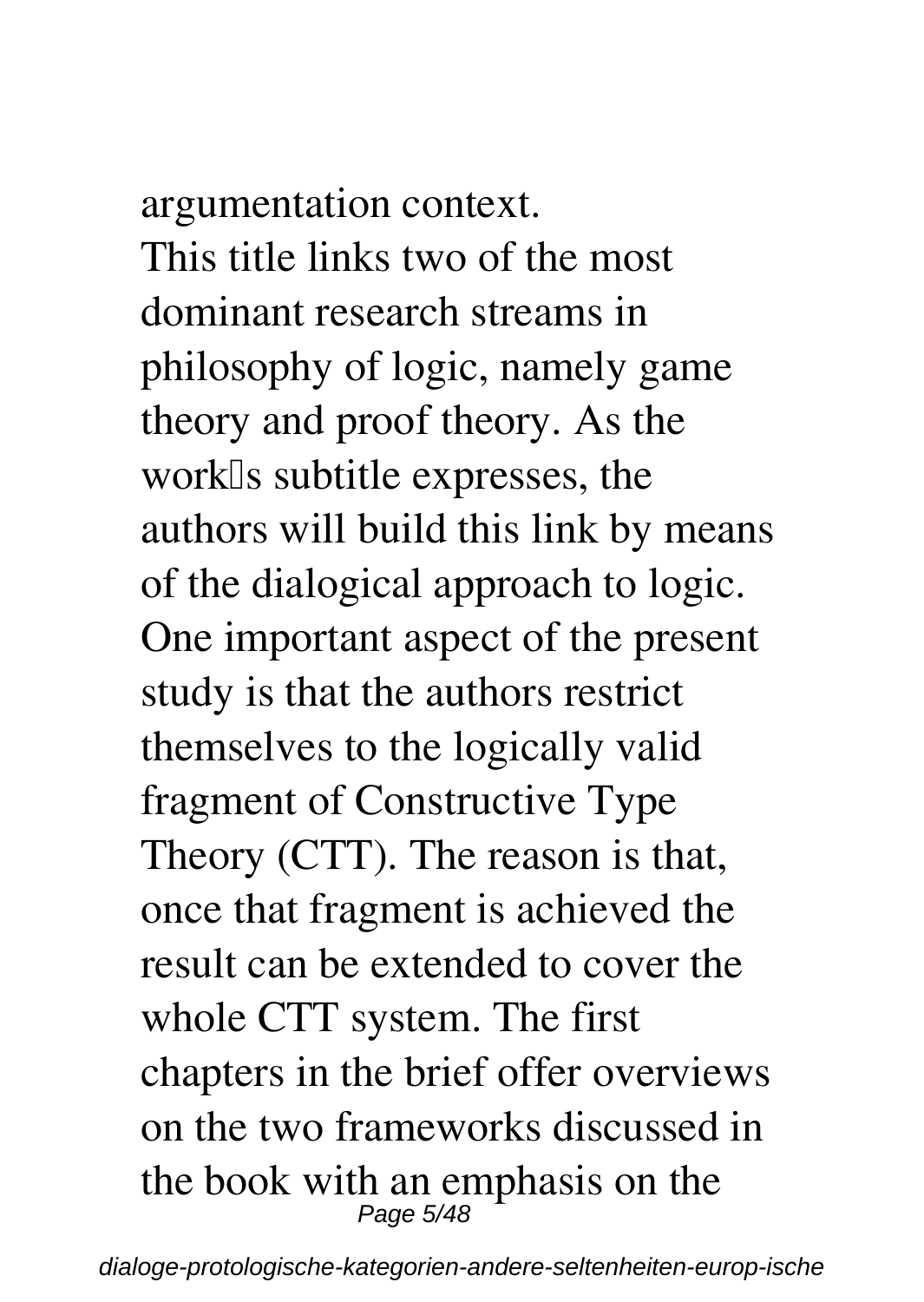dialogical framework. The third chapter demonstrates the left-toright direction of the equivalence result. This is followed by a chapter that demonstrates the use of the algorithm in showing how to transform a specific winning strategy into a CCT-demonstration of the axiom of choice. The fifth chapter develops the algorithm from CTT-demonstrations to dialogical strategies. This brief concludes by introducing elements of discussion which are to be developed in subsequent work. Philosophia scientiae Truth and Games Books in Print bibliographisches Bulletin der

dialoge-protologische-kategorien-andere-seltenheiten-europ-ische

Page 6/48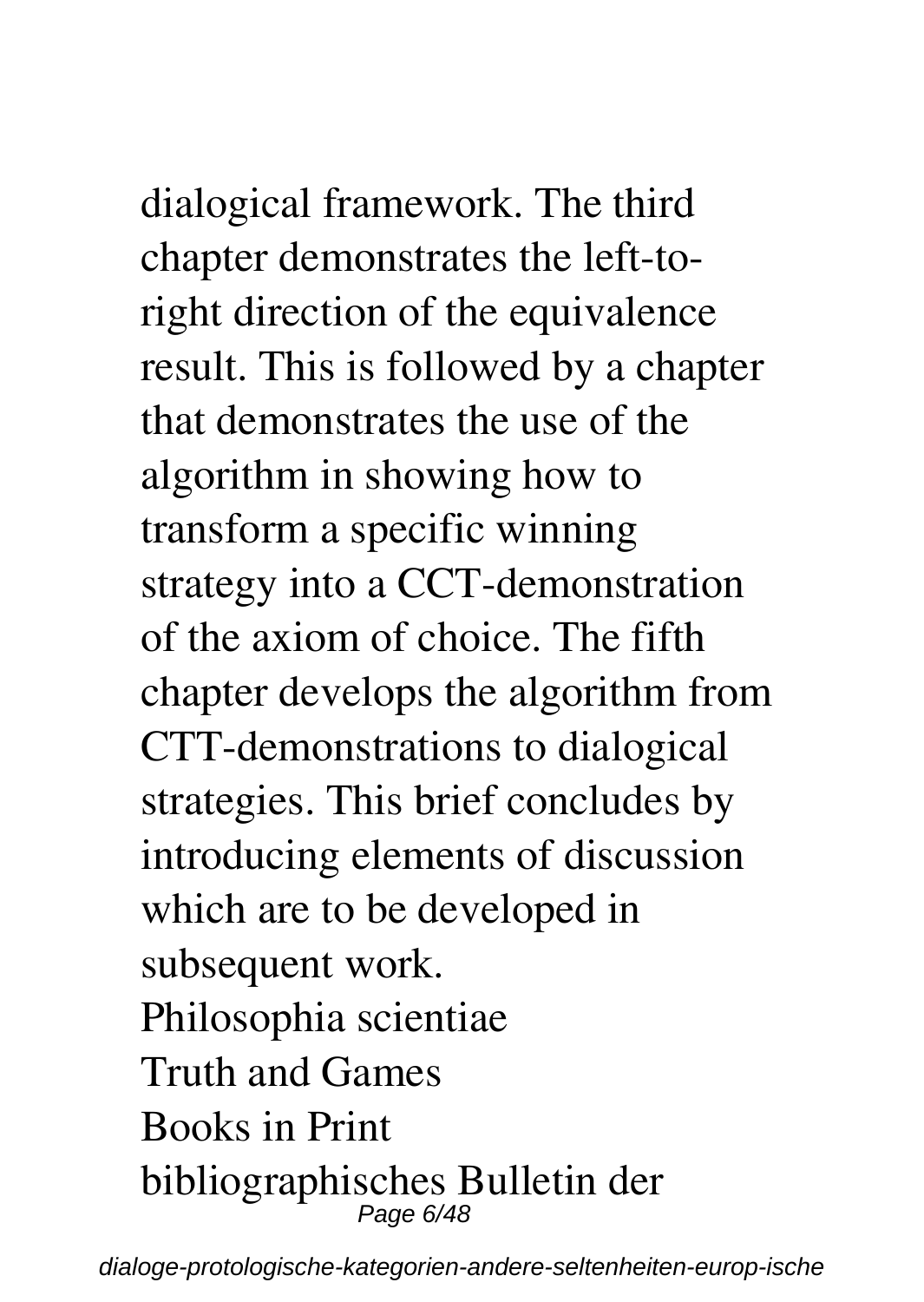## Schweizerischen Landesbibliothek, Bern

The Logical Way to the Inconsistent The Realism-Antirealism Debate in the Age of Alternative Logics The relation between logic and knowledge has been at the heart of a lively debate since the 1960s. On the one hand, the epistemic approaches based their formal arguments in the mathematics of Brouwer and intuitionistic logic. Following Michael Dummett, they started to call themselves `antirealists'. Others persisted with the formal background of the Frege-Tarski tradition, where Cantorian set theory is linked via model theory to classical logic. Jaakko Hintikka tried to unify both traditions by means of Page 7/48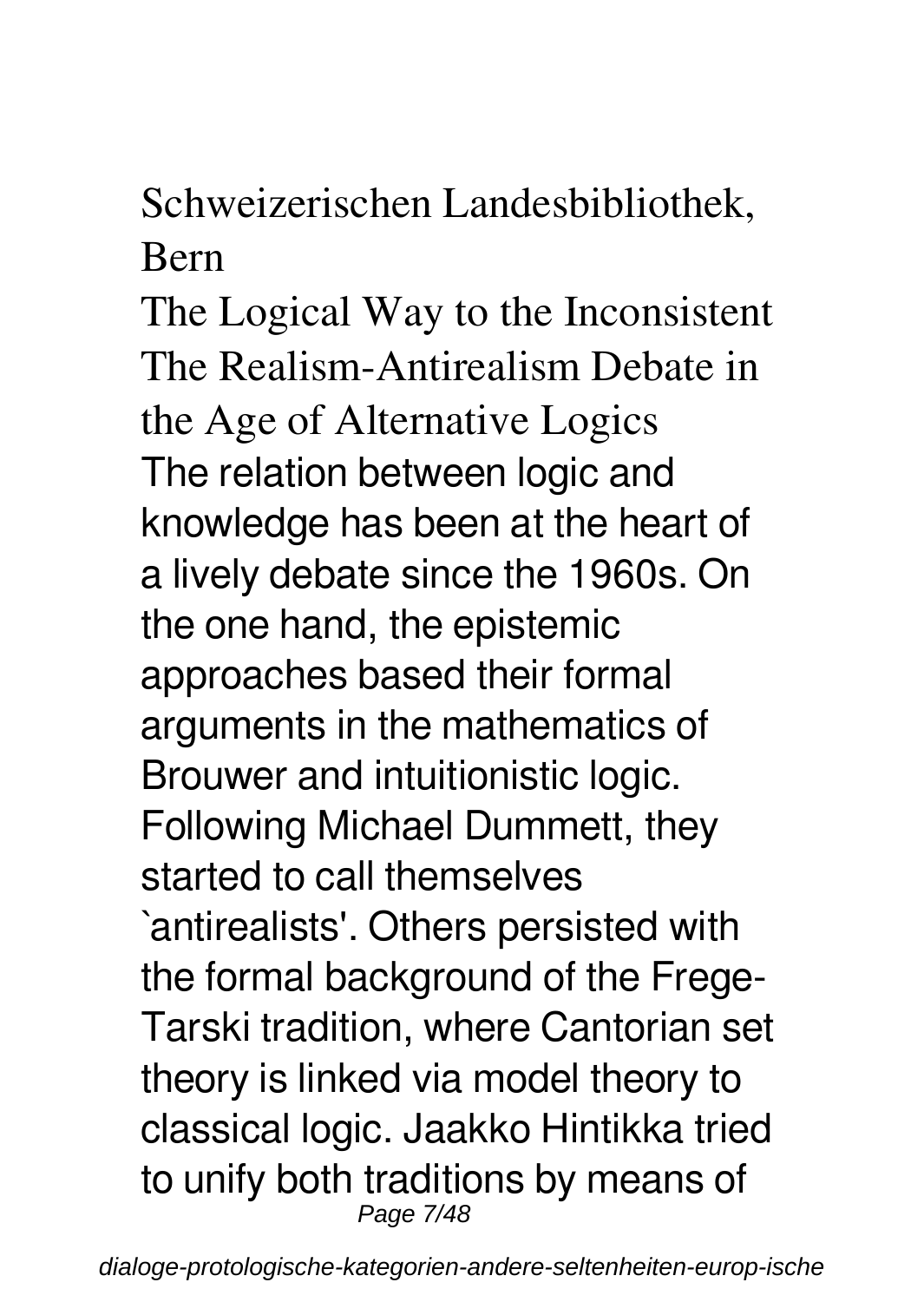what is now known as `explicit epistemic logic'. Under this view, epistemic contents are introduced into the object language as operators yielding propositions from propositions, rather than as metalogical constraints on the notion of inference. The Realism-Antirealism debate has thus had three players: classical logicians, intuitionists and explicit epistemic logicians. The editors of the present volume believe that in the age of Alternative Logics, where manifold developments in logic happen at a breathtaking pace, this debate should be revisited. Contributors to this volume happily took on this challenge and responded with new approaches to the debate from both

Page 8/48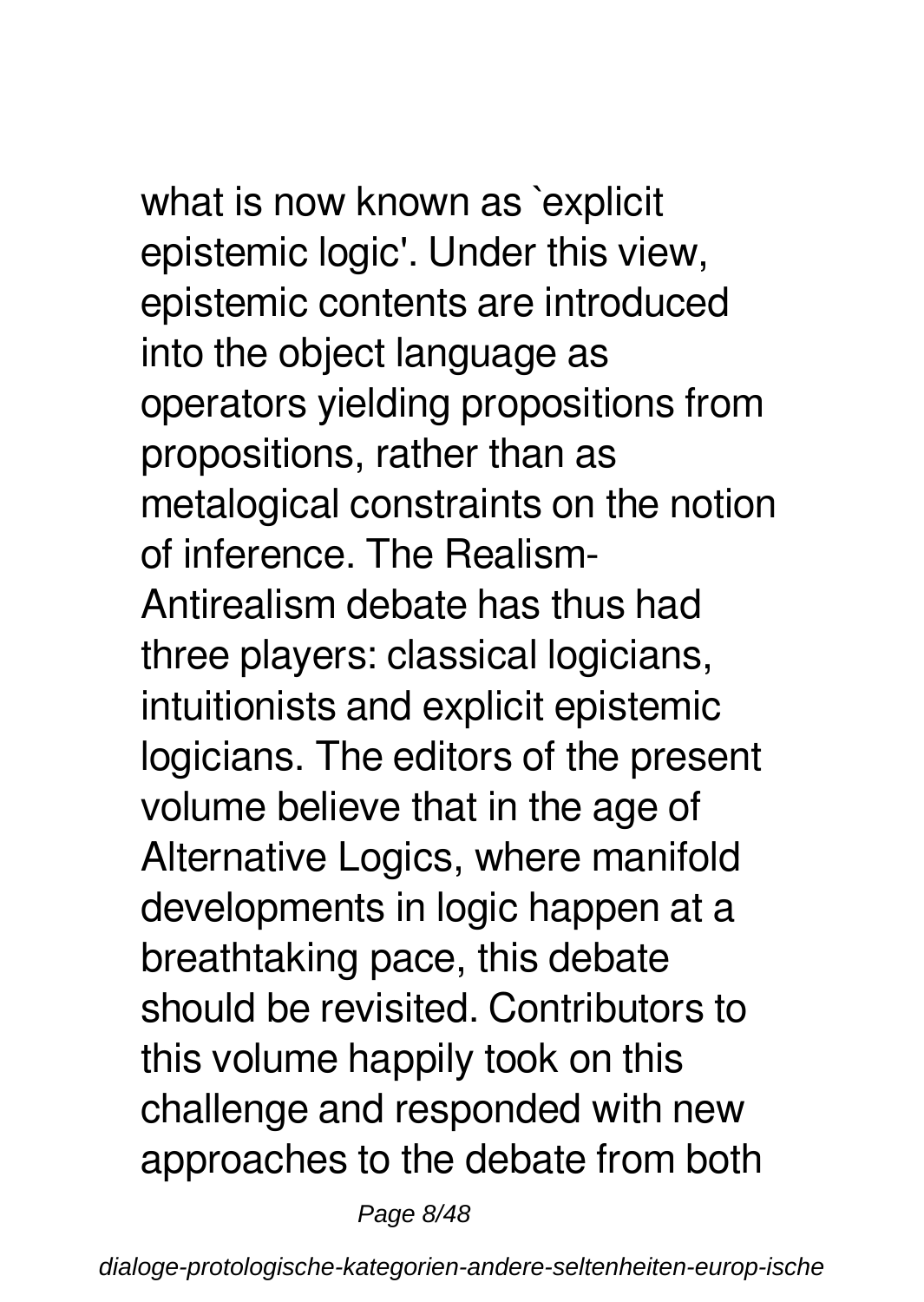the explicit and the implicit epistemic point of view.

This book is a collection of studies applying game-theoretical concepts and ideas to analysing the semantics of natural language and some formal languages. The bulk of the book consists of several papers by Hintikka, Carlson and Saarinen and discusses several of the central problems of the semantics of natural language. The topics covered are the semantics of natural language quantifiers, conditionals, pronouns and anaphora more generally. Hintikka's famous essay presenting examples of "branching quantifier structures" in English, as well as one formulating his "any-every thesis", are included. The book also includes

Page 9/48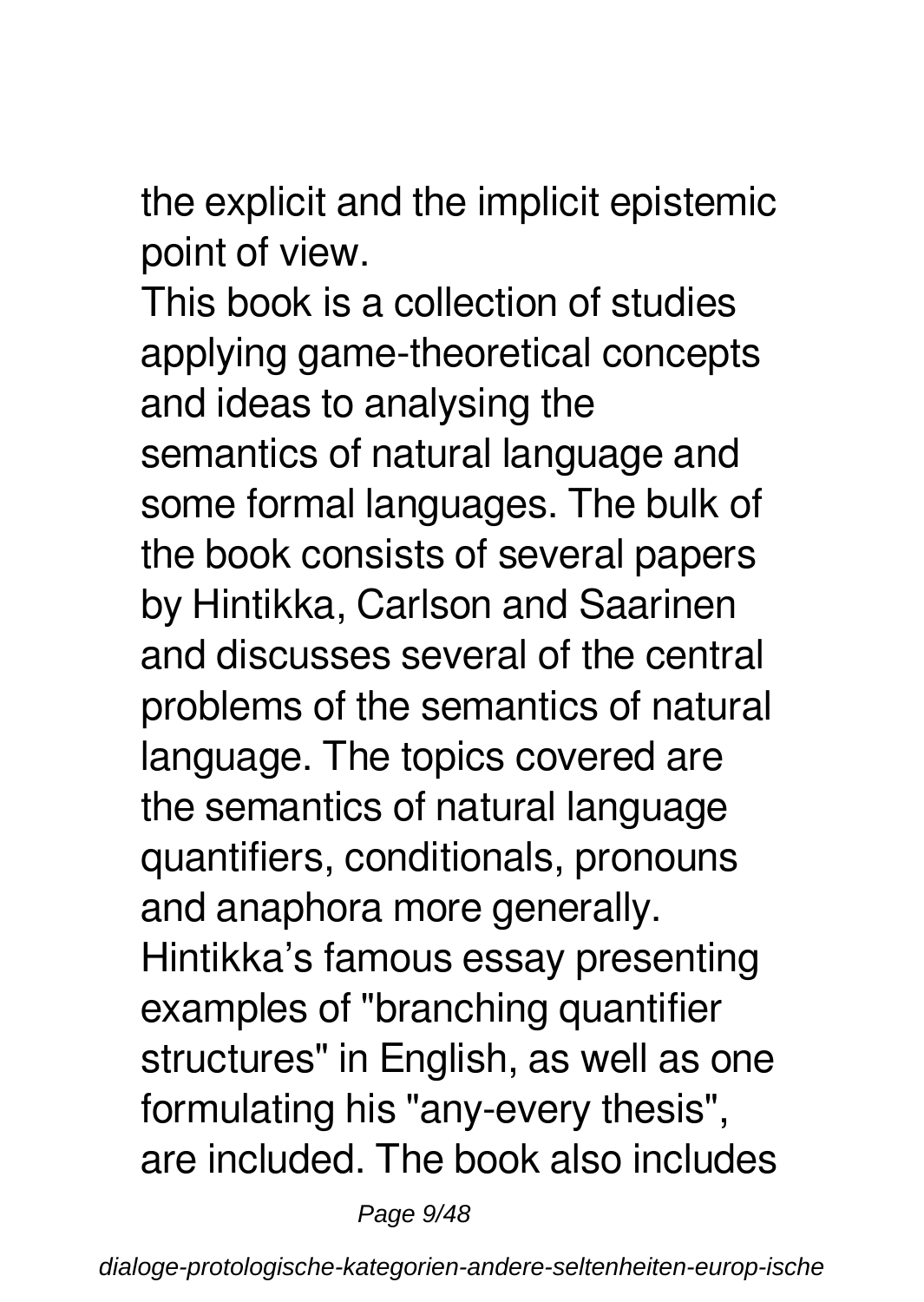Hintikka's closely argued philosophical discussion of the relationships between the new semantical games with the language games of Wittgenstein. Other papers apply the game-theoretical approach to formal languages including tense logics and tense anaphora (Saarinen), deontic logic and Ross' paradox (Hintikka), and usual predicate logic (Rantala). The latter amounts to an explication of the "impossible possible" worlds as is shown in Hintikka's concluding paper.

This second volume in the series Logic, Epistemology, and the Unity of Science brings a pragmatic perspective to the discussion of the unity of science. Contemporary

Page 10/48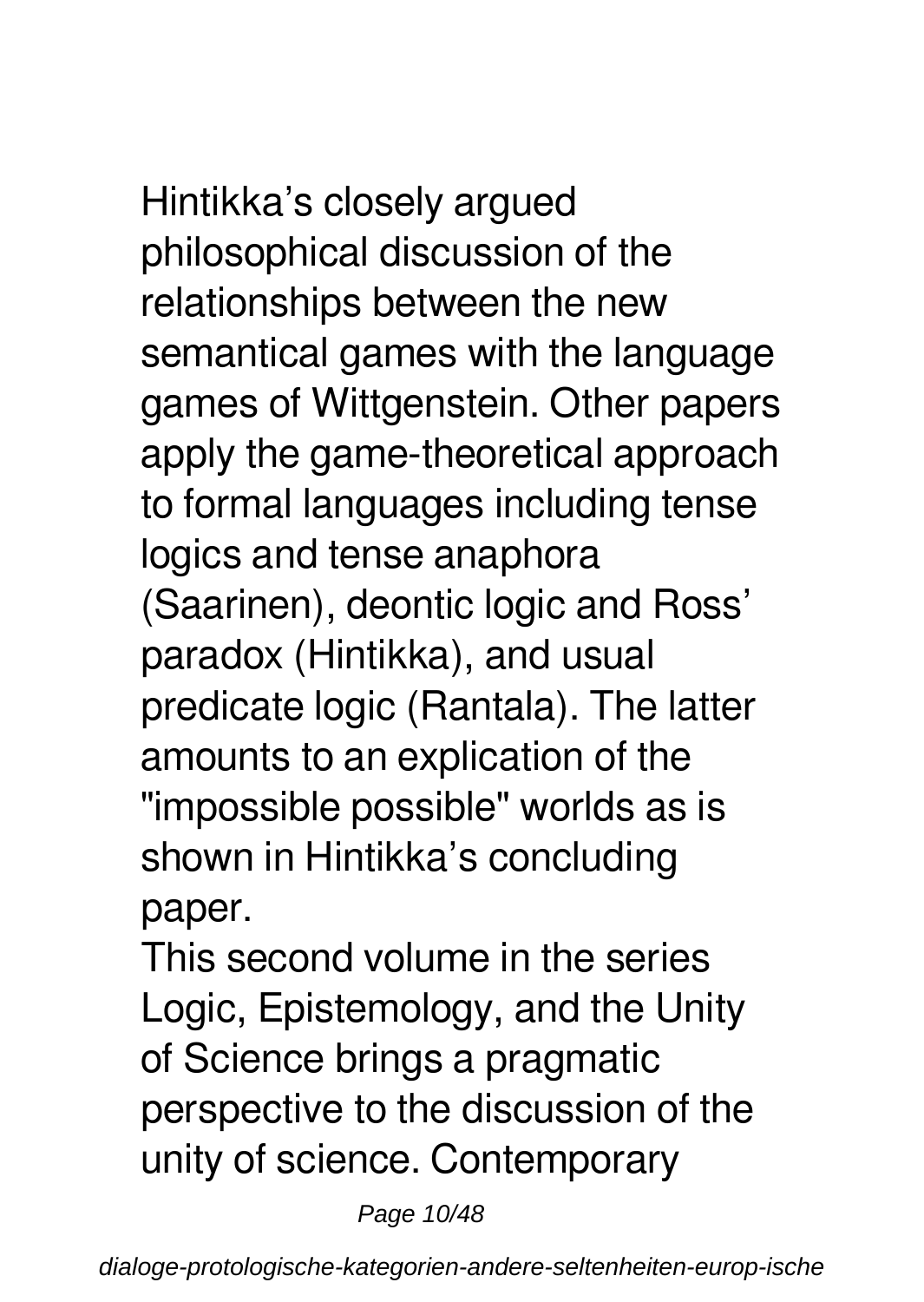philosophy and cognitive science increasingly acknowledge the systematic interrelation of language, thought and action. The principal function of language is to enable speakers to communicate their intentions to others, to respond flexibly in a social context and to act cooperatively in the world. This book will contribute to our understanding of this dynamic process by clearly presenting and discussing the most important hypotheses, issues and theories in philosophical and logical study of language, thought and action. Among the fundamental issues discussed are the rationality and freedom of agents, theoretical and practical reasoning, individual and collective attitudes and actions,

Page 11/48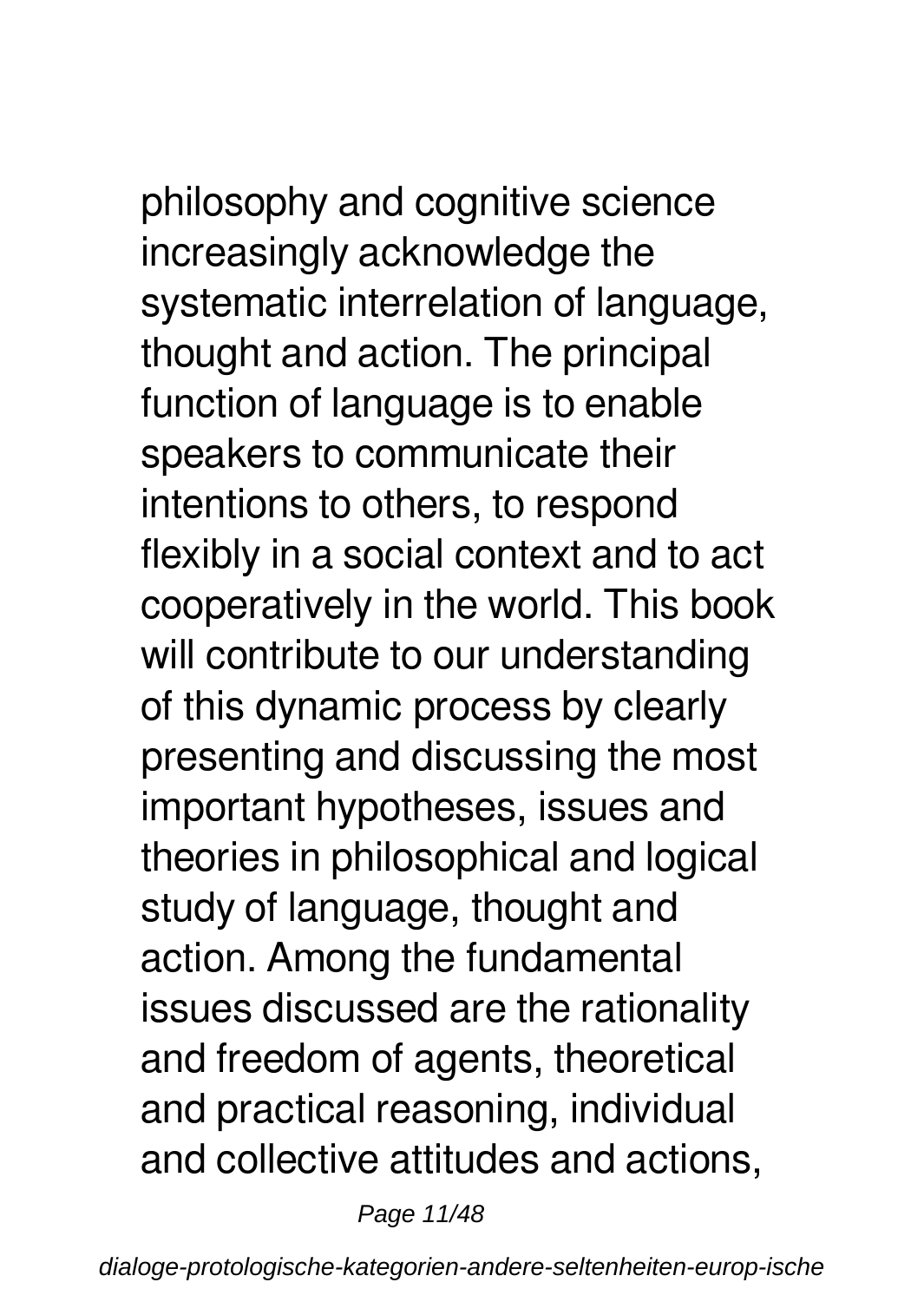the nature of cooperation and communication, the construction and conditions of adequacy of scientific theories, propositional contents and their truth conditions, illocutionary force, time, aspect and presupposition in meaning, speech acts within dialogue, the dialogical approach to logic and the structure of dialogues and other language games, as well as formal methods needed in logic or artificial intelligence to account for choice, paradoxes, uncertainty and imprecision. This volume contains major contributions by leading logicians, analytic philosophers, linguists and computer scientists. It will be of interest to graduate students and researchers from

Page 12/48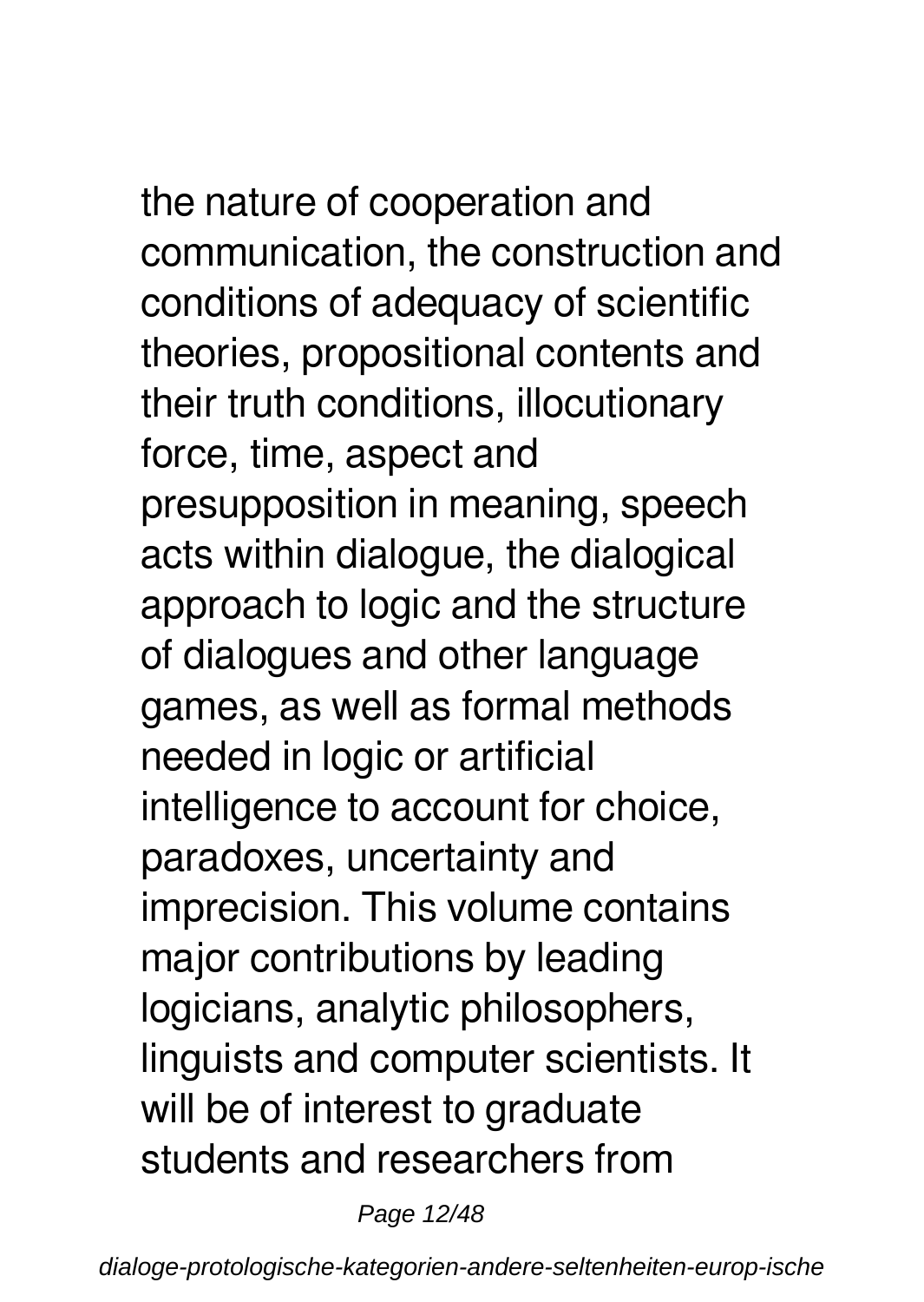philosophy, logic, linguistics, cognitive science and artificial intelligence. There is no comparable survey in the existing literature. **Paraconsistency** Logique et analyse The Dialectical Forge Monographien und Periodika -- Halbjahresverzeichnis. Reihe D Deutsche Nationalbibliographie und Bibliographie der im Ausland erschienenen deutschsprachigen Veröffentlichungen Über Dialoge, protologische Kategorien und andere Seltenheiten **An international index to philosophical periodicals. La sociedad contemporánea se enfrenta, parca en** Page 13/48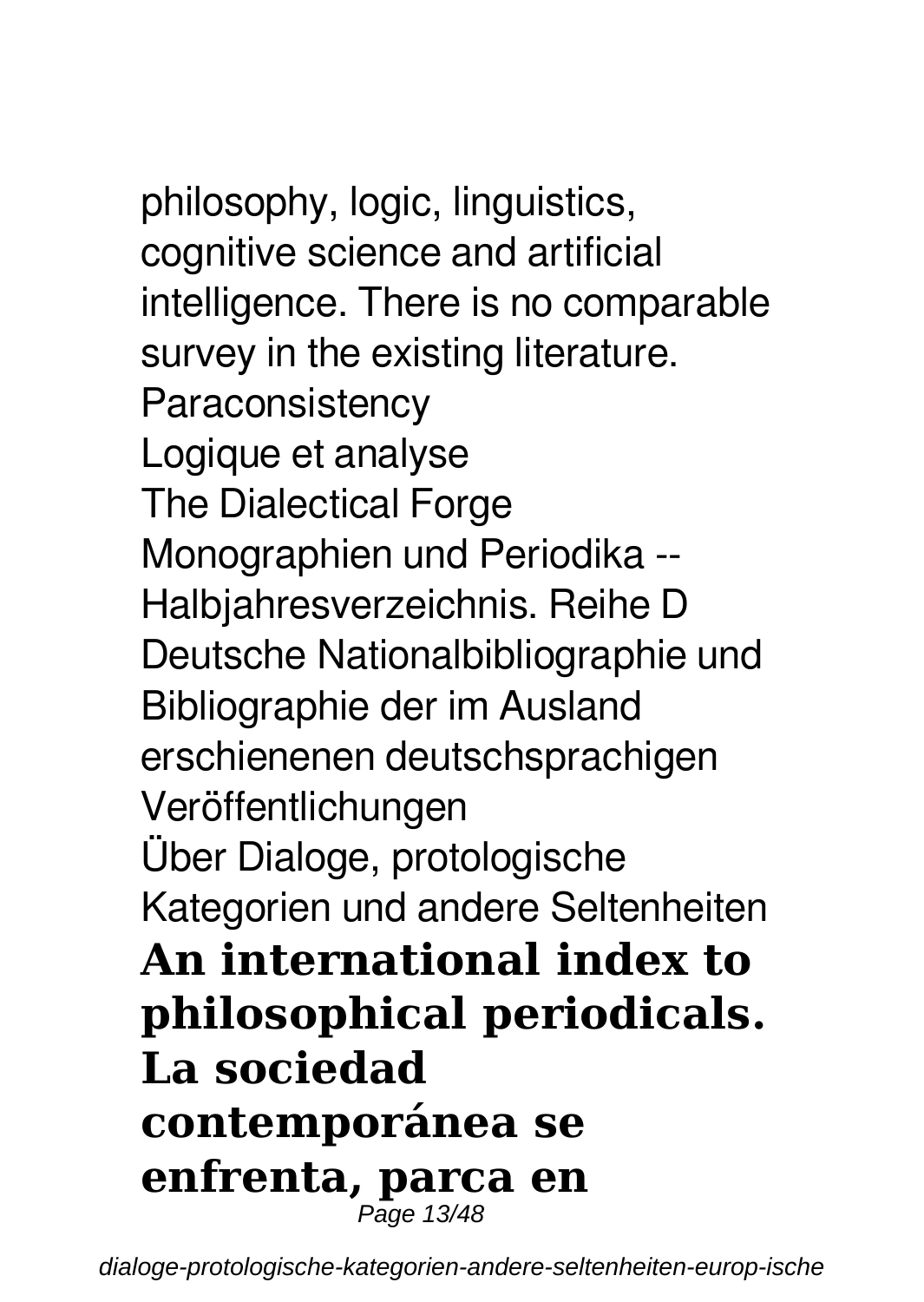# **ropajes, al vendaval**

**provocado por diversas crisis simultáneas: crisis sanitaria, crisis económica, crisis política, crisis educativa, crisis climática, etc. En esta situación, corresponde al mundo de la academia, al ámbito erudito e intelectual el tratar de hacerse valer y demostrar la importancia que tiene para afrontar el desafío del futuro. En la biografía de cualquier persona suele haber alguien que ejerce una influencia benéfica especial.Esos** Page 14/48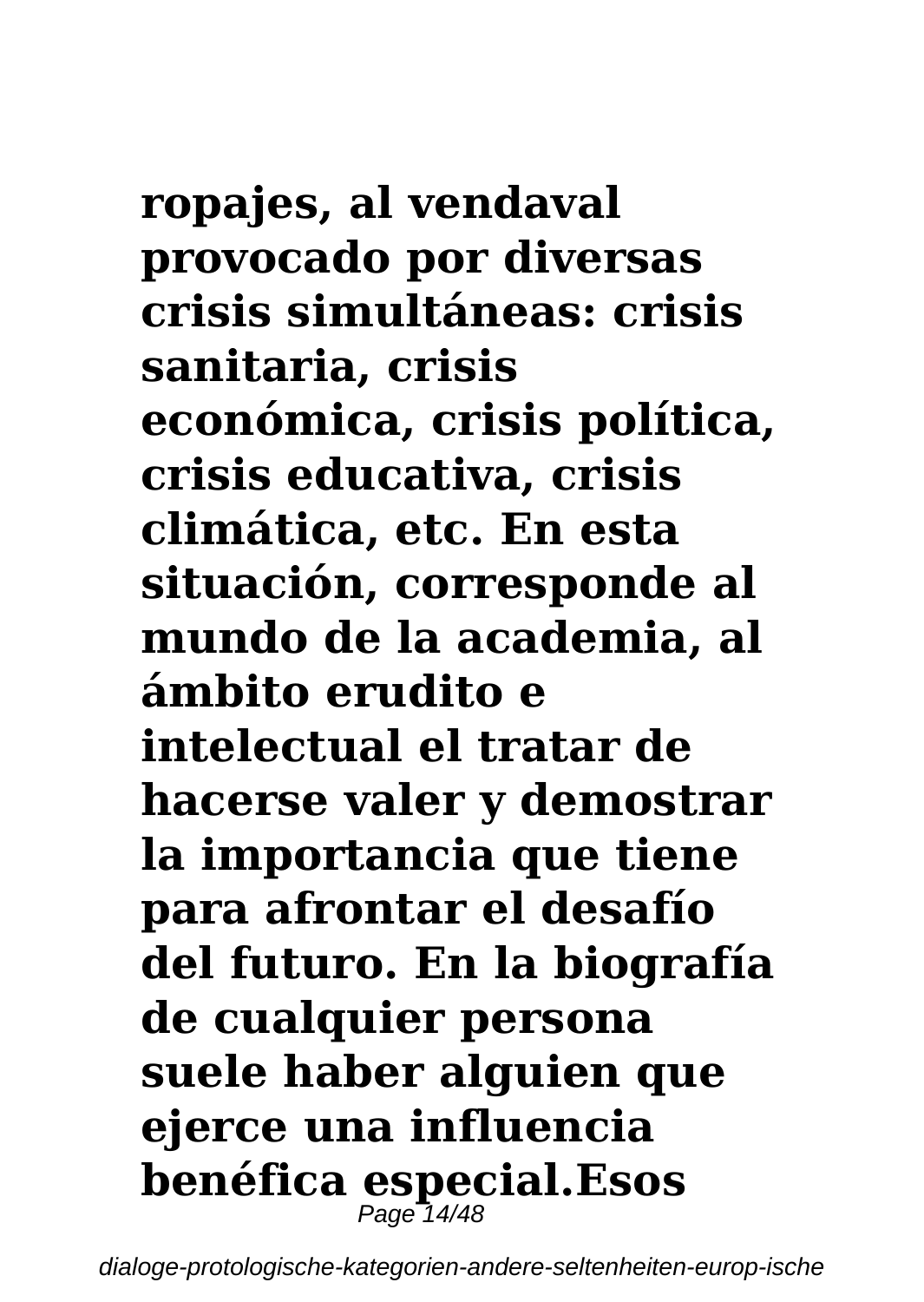## **individuos actúan como luces en el camino que orientan en las, a menudo, procelosas situaciones vitales que nos toca vivir. Precisamente eso es lo que nos proponemos en este volumen que, a falta de un término más adecuado, podemos calificar como monumental. Pretendemos ser una luz en el camino del lector que se aproxime a los diversos estudios que se acogen en estas páginas.**

**Aquí se encuentran los** Page 15/48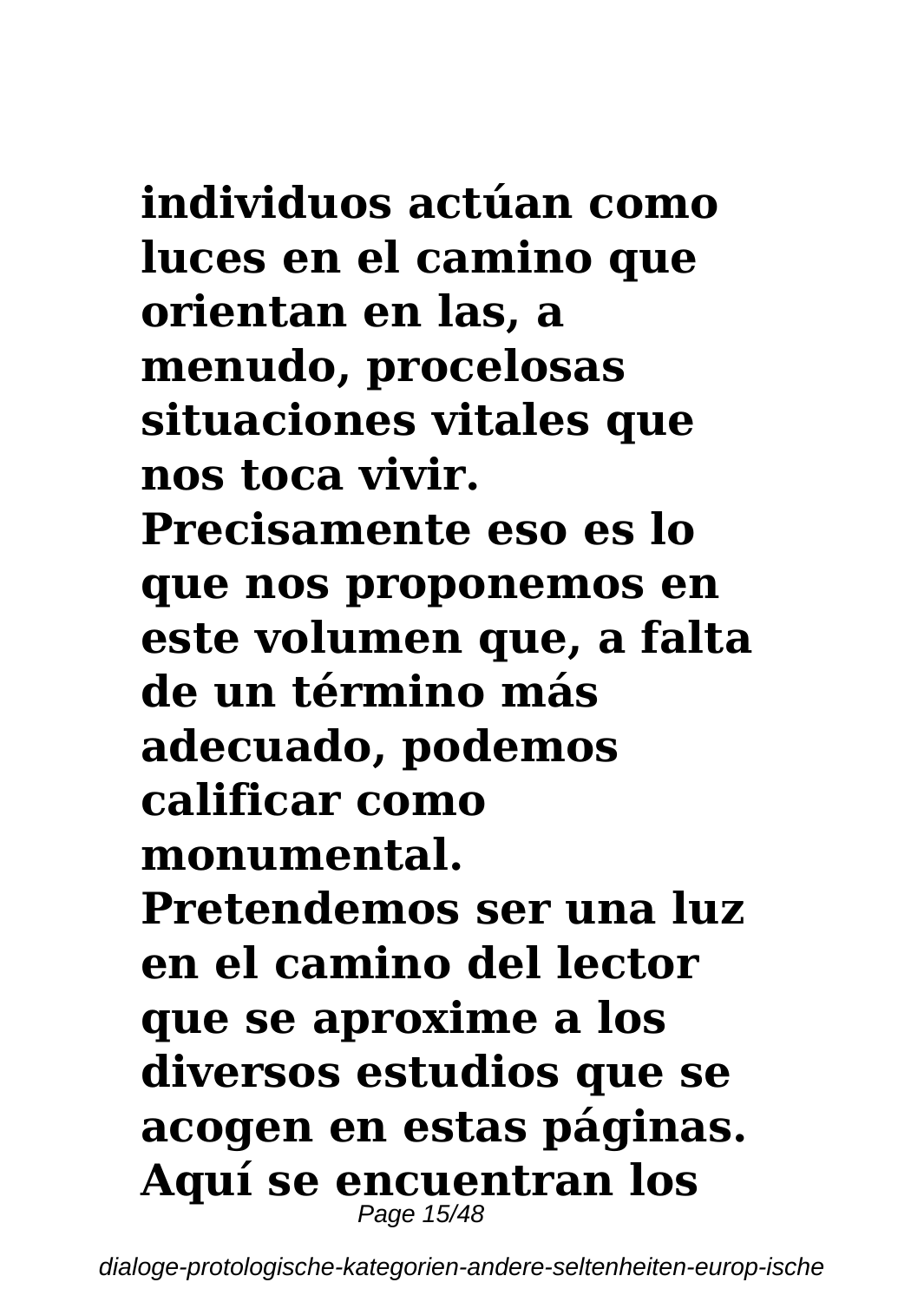**resultados de investigaciones muy variopintas que tratan, en la medida de sus posibilidades, de dar respuestas a interrogantes diversos que atañen al quehacer cotidiano, a la forma de entender la vida y la realidad, en definitiva, a la construcción del mundo. OndrejMajer,Ahti-Veikko Pietarinen,andTeroTulen heimo 1 Games and logic in philosophy Recent years have witnessed a growing interest in the** Page 16/48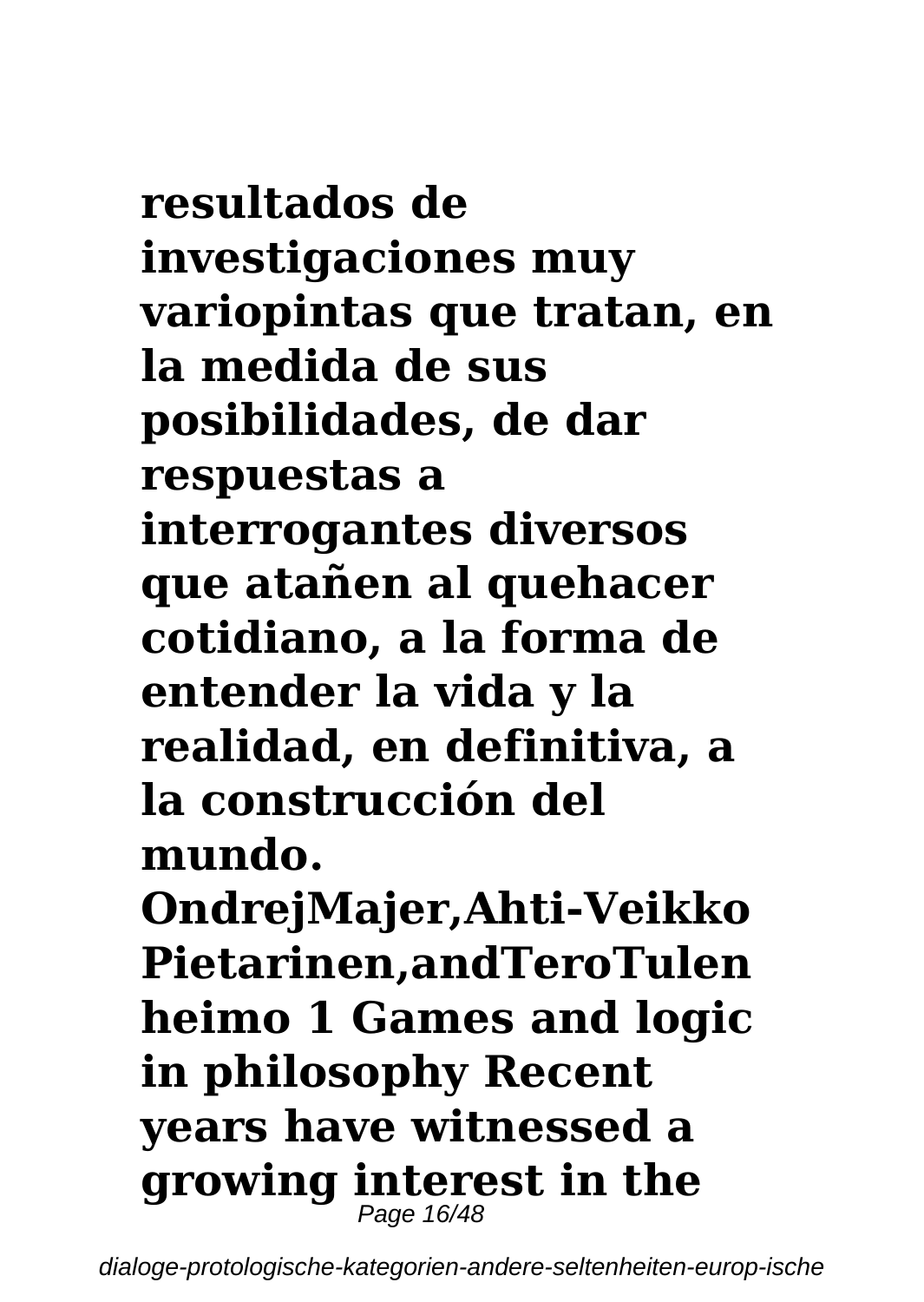**unifying methodo- gies over what have been perceived as pretty disparate logical 'systems', or else merely an assortment of formal and mathematical 'approaches' to phisophical inquiry. This development has largely been fueled by an increasing dissatisfaction to what has earlier been taken to be a straightforward outcome of 'logical pluralism' or 'methodological diversity'. These phrases appear to re ect the** Page 17/48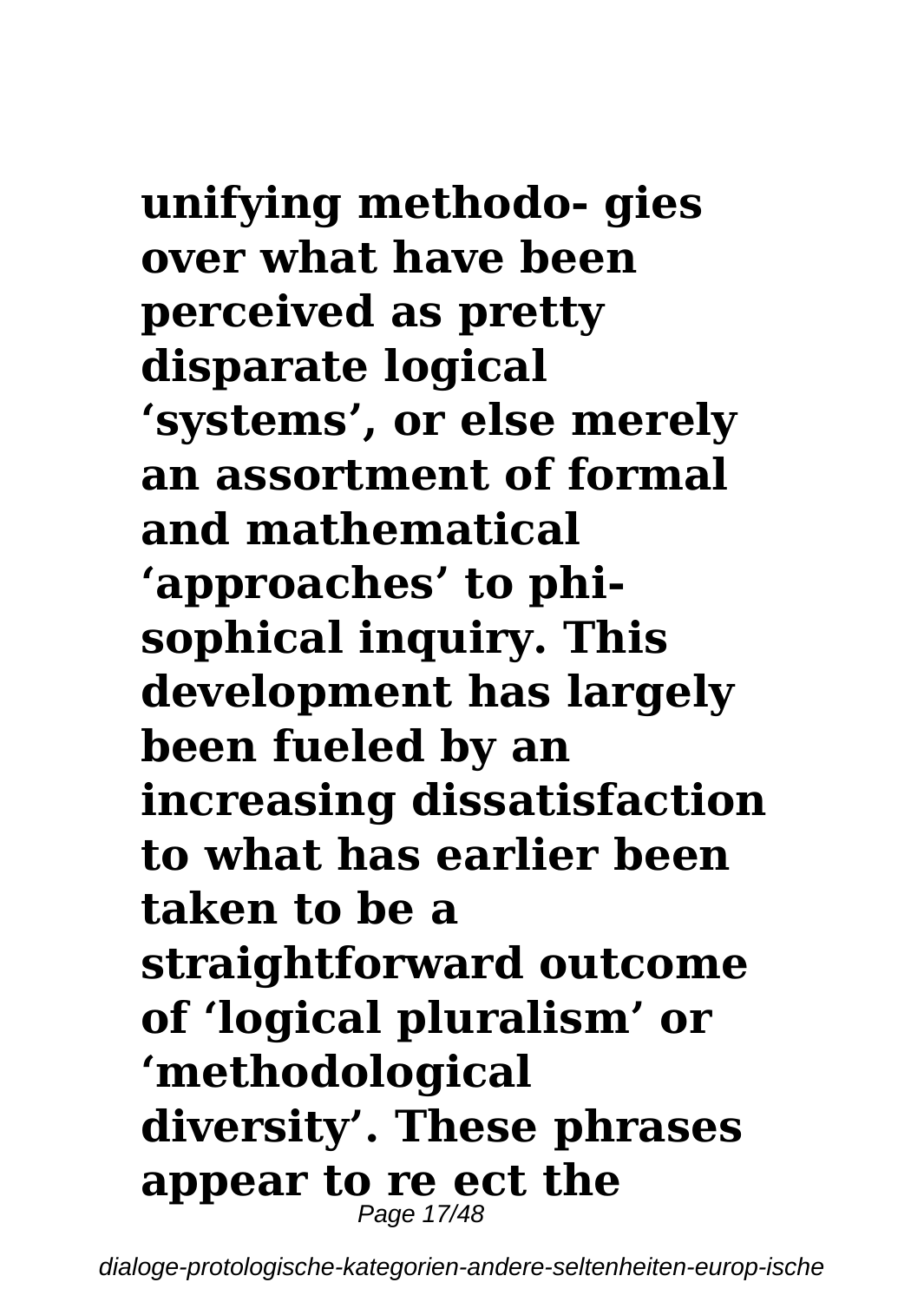**everyday chaos of our academic pursuits rather than any genuine attempt to clarify the general principles underlying the miscellaneous ways in which logic appears to us. But the situation is changing. Unity among plurality is emerging in ctemporary studies in logical philosophy and neighbouring disciplines. This is a necessary followup to the intensive research into the intricacies of logical systems and methodologies performed** Page 18/48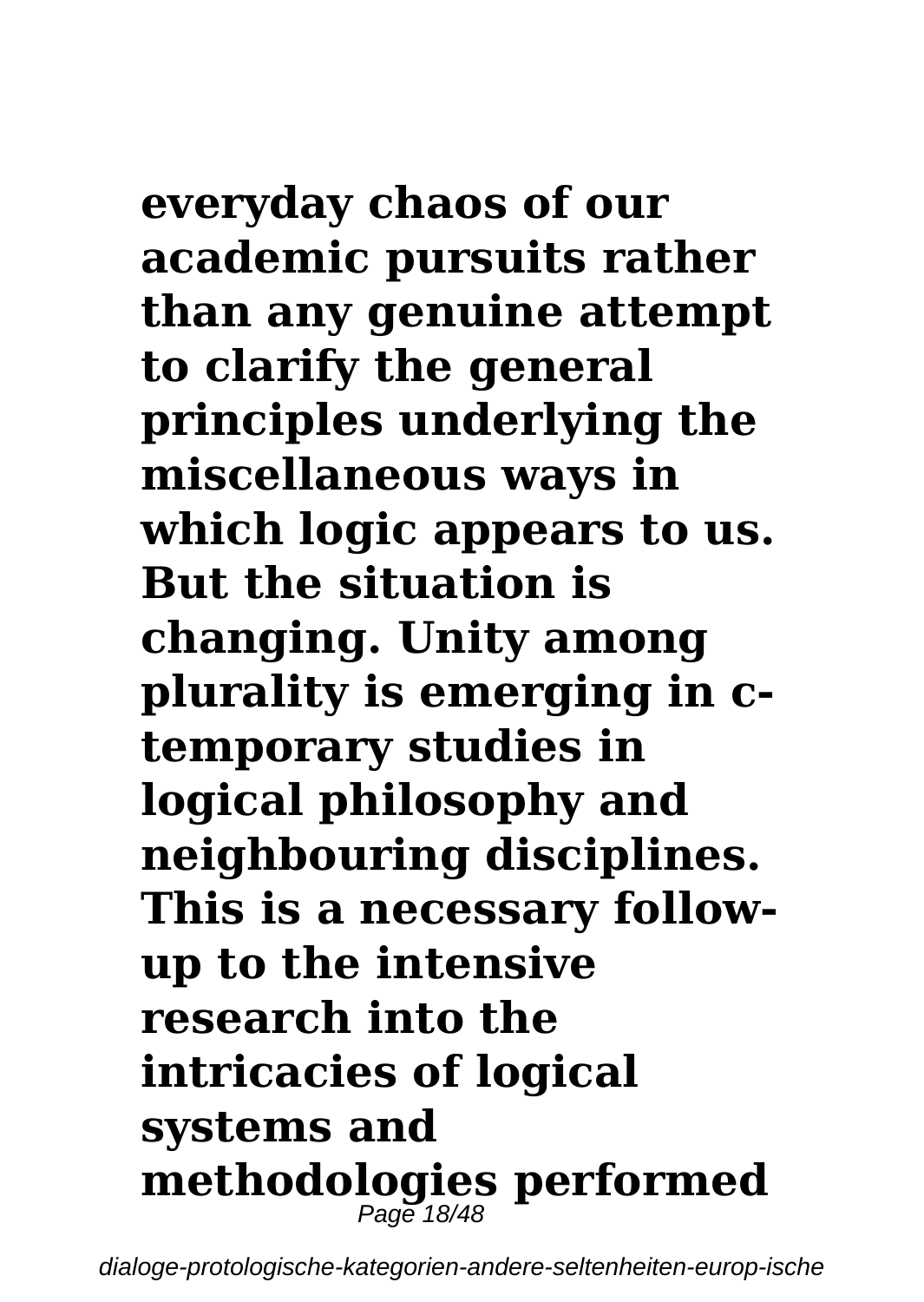## **over the recent years. The present book suggests one such peculiar but very unrestrained methological perspective over the eld of logic and its applications in mathematics, language or computation: games. An allegory for opposition, cooperation and coordination, games are also concrete objects of formal study. Cultura científica y cultura tecnológica**

## **Logic, Thought and Action Essays in Honour of** Page 19/48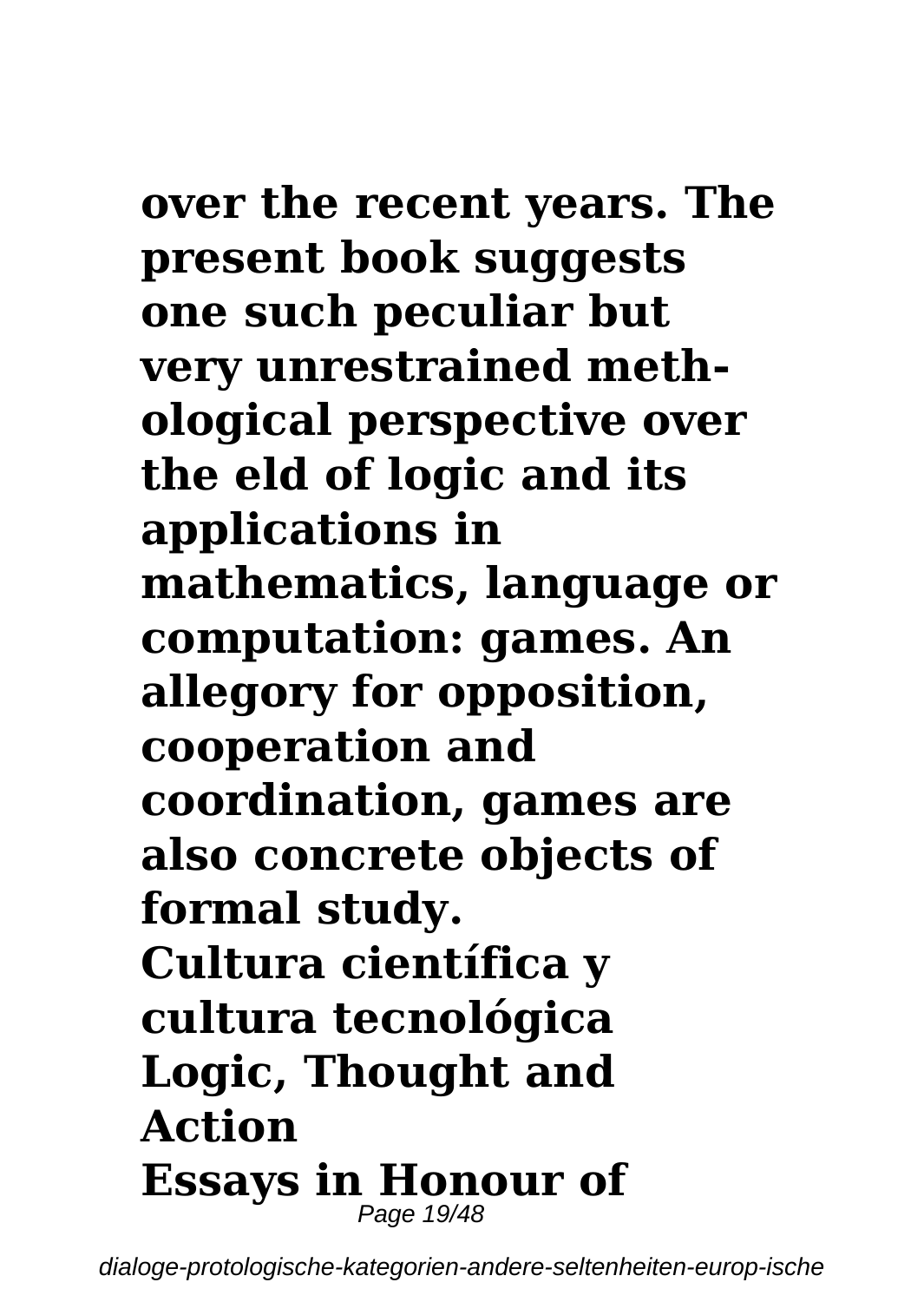## **Gabriel Sandu Approaches to Legal Rationality Essays on Non-classical Logic Actas del IV Congreso Iberoamericano de Filosofía de la Ciencia y la**

### **Tecnología**

With this volume of the series Logic, Epistemology, and the Unity of Science edited by S. Rahman et al. a challenging dialogue is being continued. The series' first volume argued that one way to recover the connections between logic, philosophy of sciences, and sciences is to acknowledge the host of alternative logics which are currently being developed. The

Page 20/48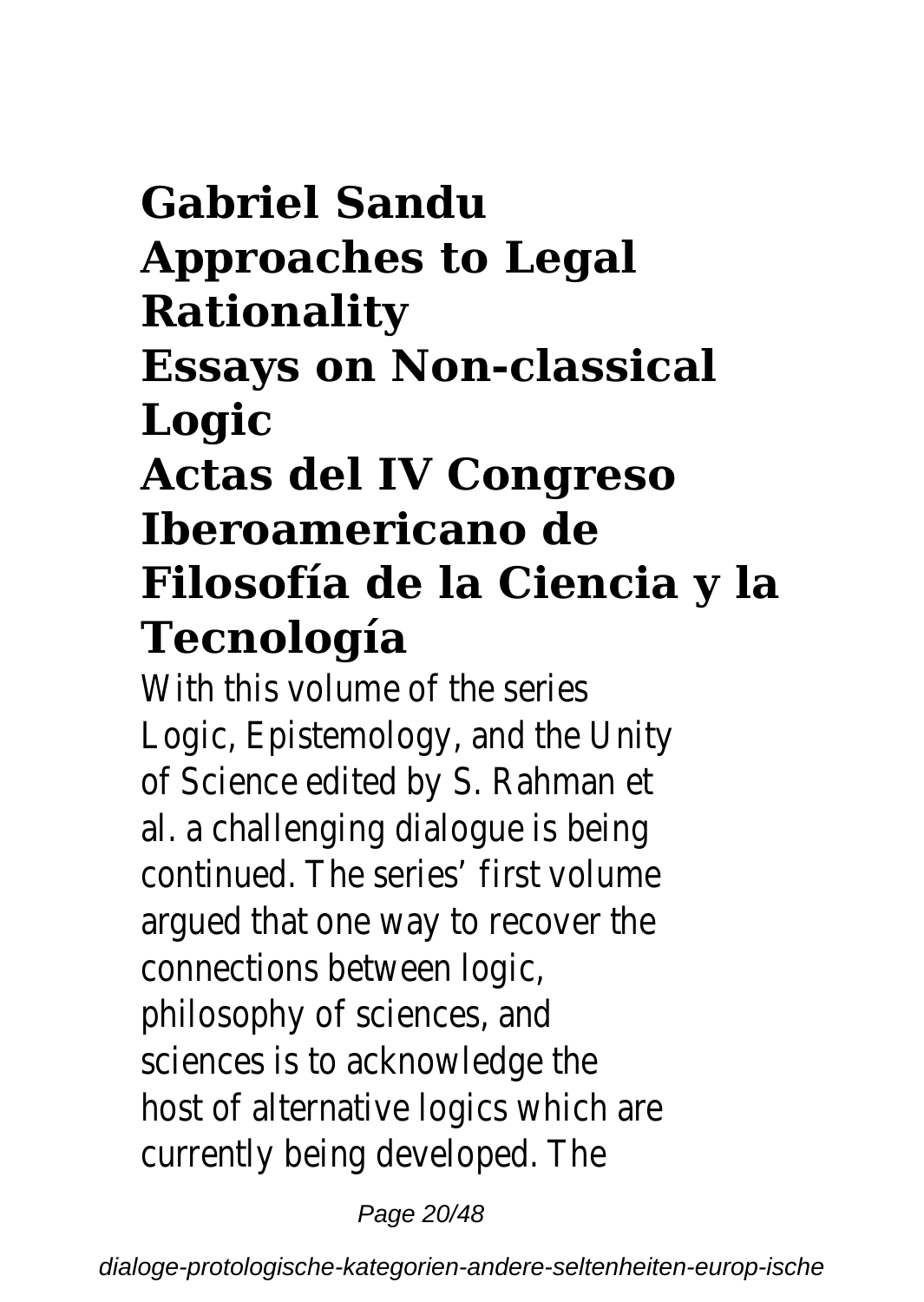present volume focuses on four key themes. First of all, several chapters unpack the connection between knowledge and epistemology with particular focus on the notion of knowledge as resulting from interaction. Secondly, new epistemological perspectives on linguistics, the foundations of mathematics and logic, physics, biology and law are a subject of analysis. Thirdly, several chapters are dedicated to a discussion of Constructive Type Theory and more generally of the proof-theoretical notion of meaning.Finally, the book brings together studies on the epistemic role of abduction and argumentation theory, both linked to non-monotonic approaches to the dynamics of knowledge. Page 21/48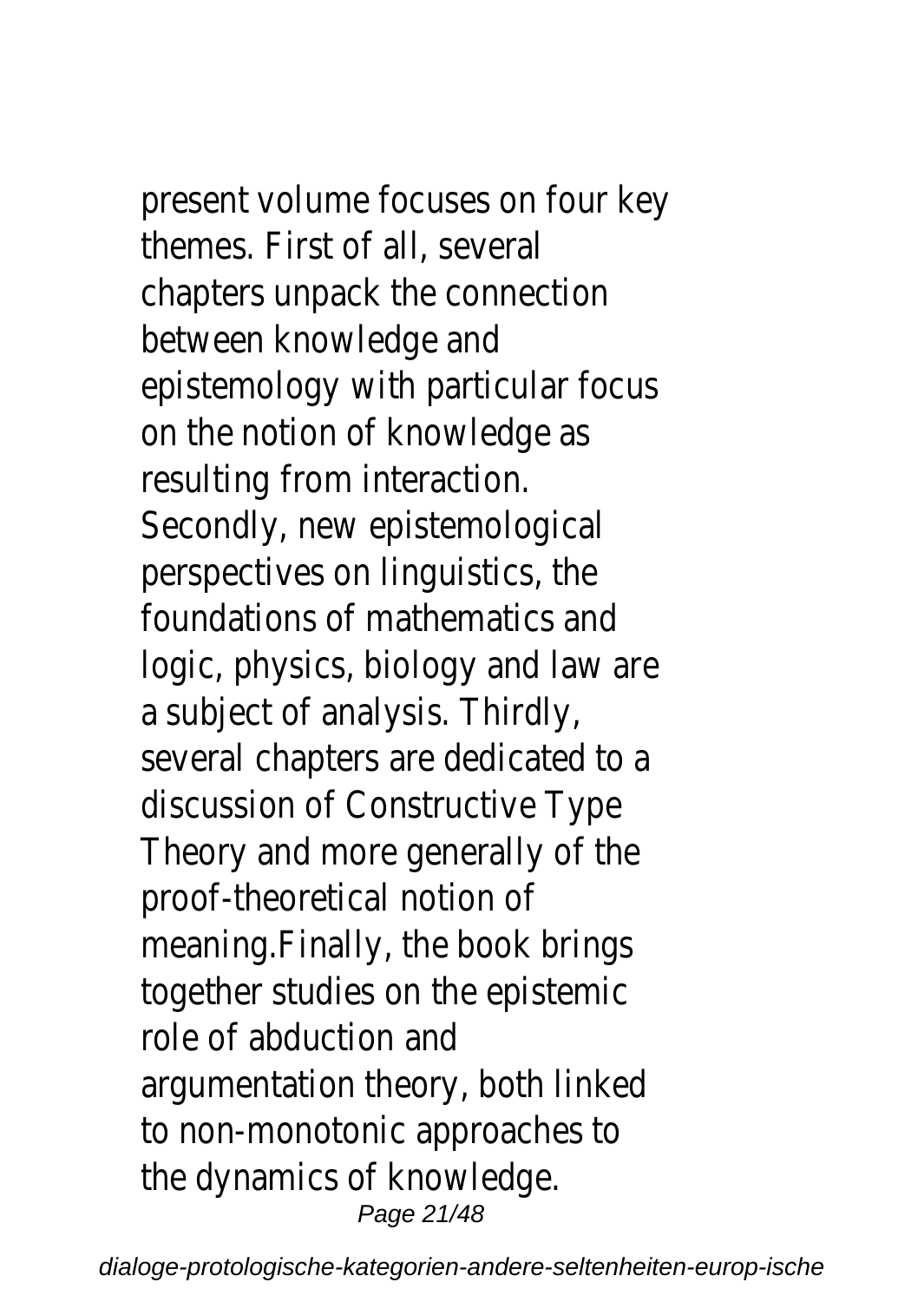The first volume in this new series explores, through extensive cooperation, new ways of achieving the integration of science in all its diversity. The book offers essays from important and influential philosophers in contemporary philosophy, discussing a range of topics from philosophy of science to epistemology, philosophy of logic and game theoretical approaches. It will be of interest to philosophers, computer scientists and all others interested in the scientific rationality. This book constitutes the refereed proceedings of the International Conference on Automated Reasoning with Analytic Tableaux and Related Methods, TABLEAUX 2003, held in Rome, Italy in September 2003. The 20 revised full Page 22/48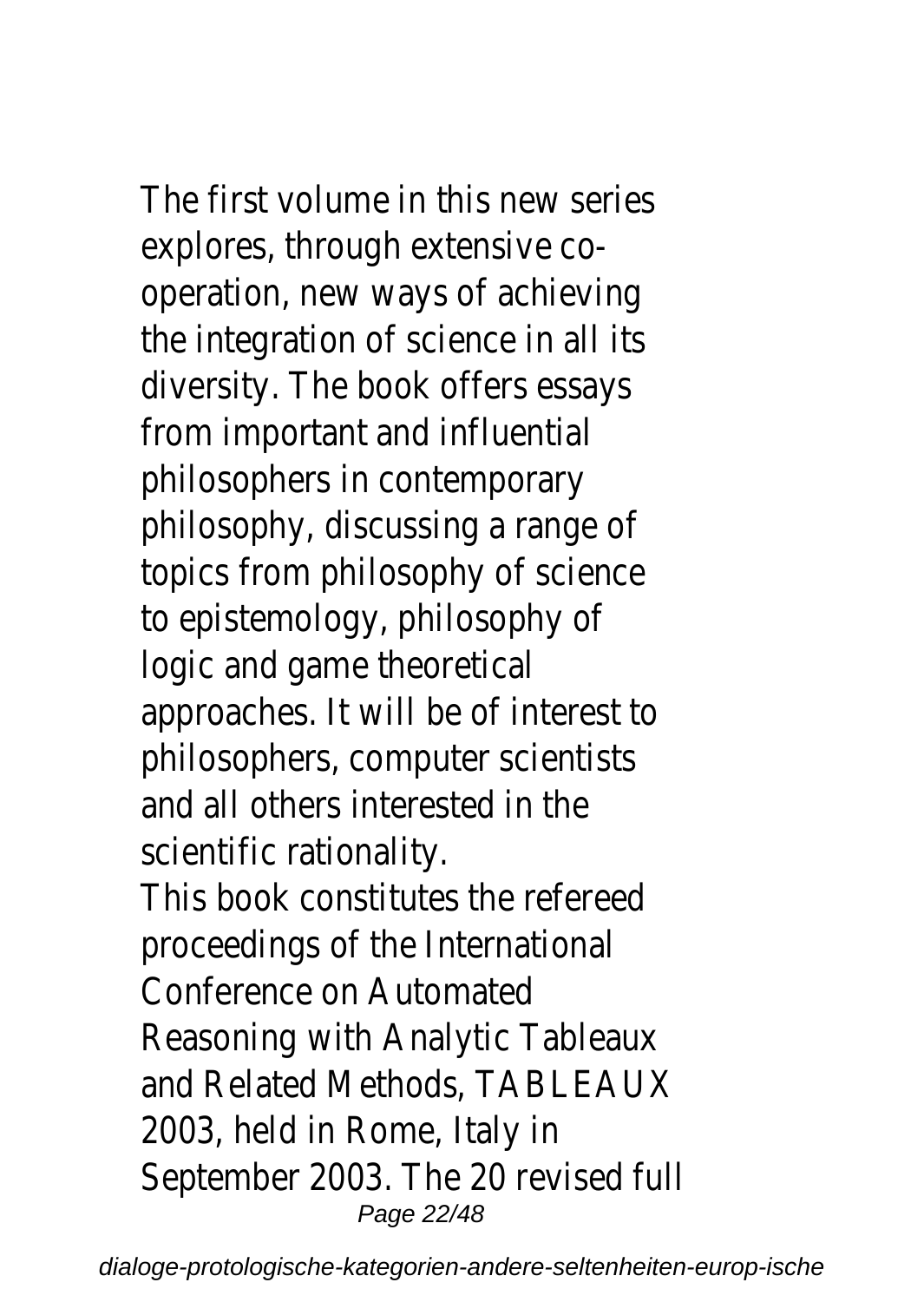## papers presented were carefully

reviewed and selected for inclusion in the book. All current issues surrounding the mechanization of logical reasoning with tableaux and similar methods are addressed in the context of a broad variety of logic calculi.

Filosofía

Schlagwort-Verzeichnis. Subject guide to German books in print German books in print Epistemology, Knowledge and the Impact of Interaction Games: Unifying Logic, Language, and Philosophy Artifactual and Fictional Approaches Compares American and Japanese quality management, pinpoints weaknesses in American production, and argues for a more Page 23/48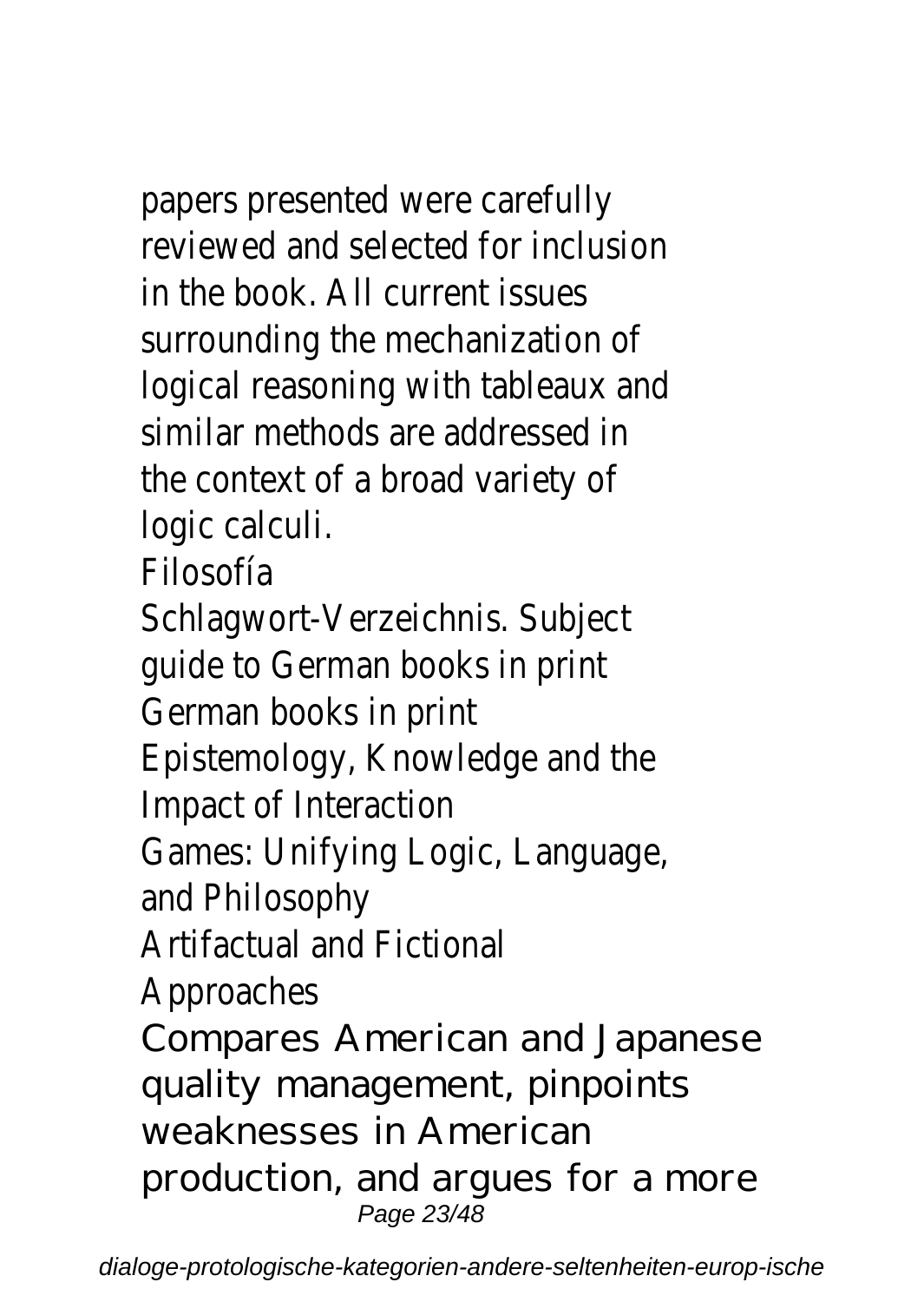sophisticated understanding of quality which can improve the competitive position of U.S. companies

The Dialectical Forge identifies dialectical disputation (jadal) as a primary formative dynamic in the evolution of pre-modern Islamic legal systems, promoting dialectic from relative obscurity to a more appropriate position at the forefront of Islamic legal studies. The author introduces and develops a dialectics-based analytical method for the study of pre-modern Islamic legal argumentation, examines parallels and divergences between Aristotelian dialectic and early juridical jadal-theory, and proposes a multi-component paradigm—the Dialectical Forge Page 24/48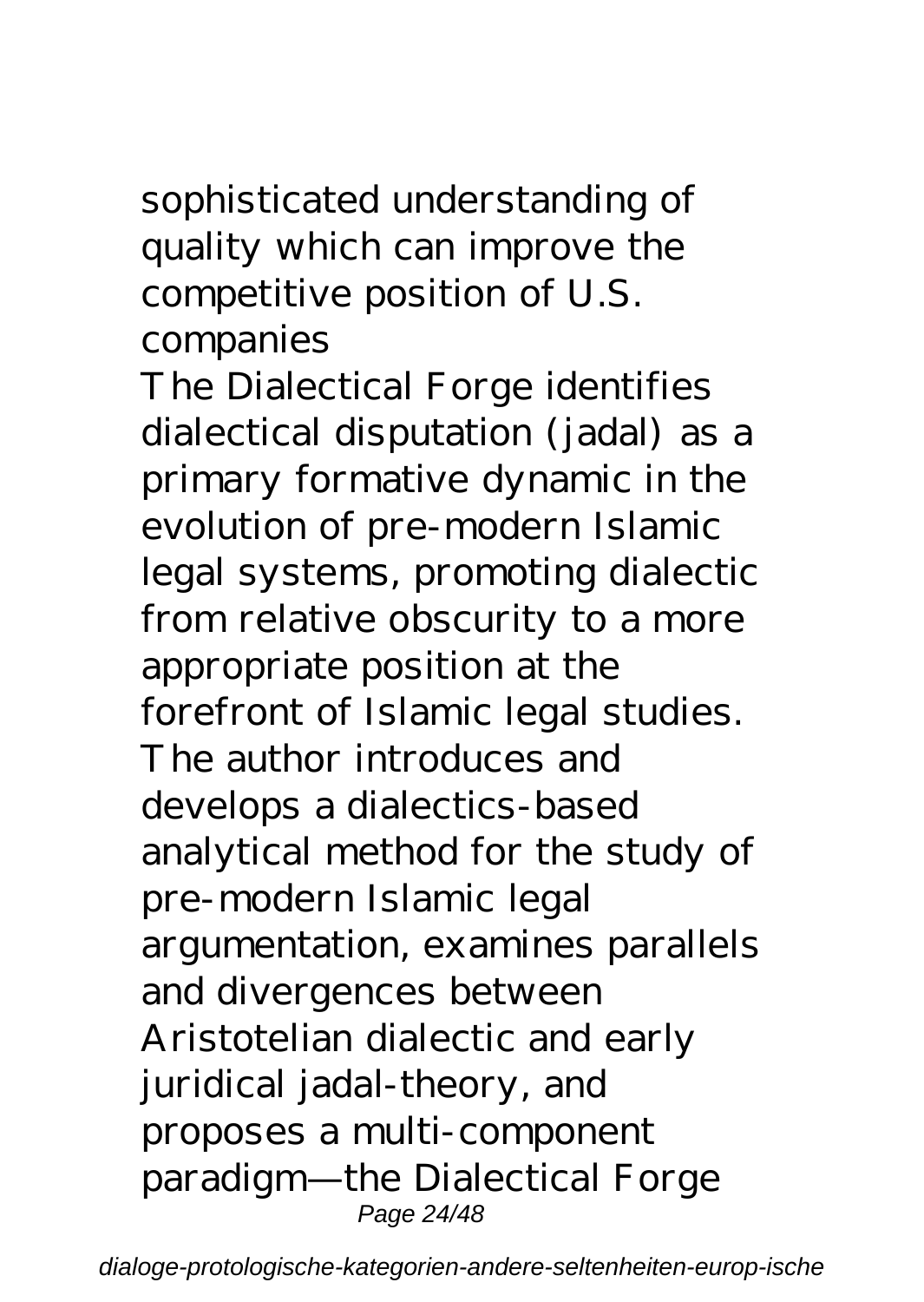## Model—to account for the power of

jadal in shaping Islamic law and legal theory.In addition to overviews of current evolutionary narratives for Islamic legal theory and dialectic, and expositions on key texts, this work shines an analytical light upon the considerably sophisticated " protosystem" of juridical dialectical teaching and practice evident in Islam's second century, several generations before the first "fullsystem" treatises of legal and dialectical theory were composed. This proto-system is revealed from analyses of dialectical sequences in the 2nd/8th century Kit b Ikhtil f al- Ir qiyy n /

Ir qiyyayn (the "subject-text") through a lens molded from 5th/11th century jadal-theory Page 25/48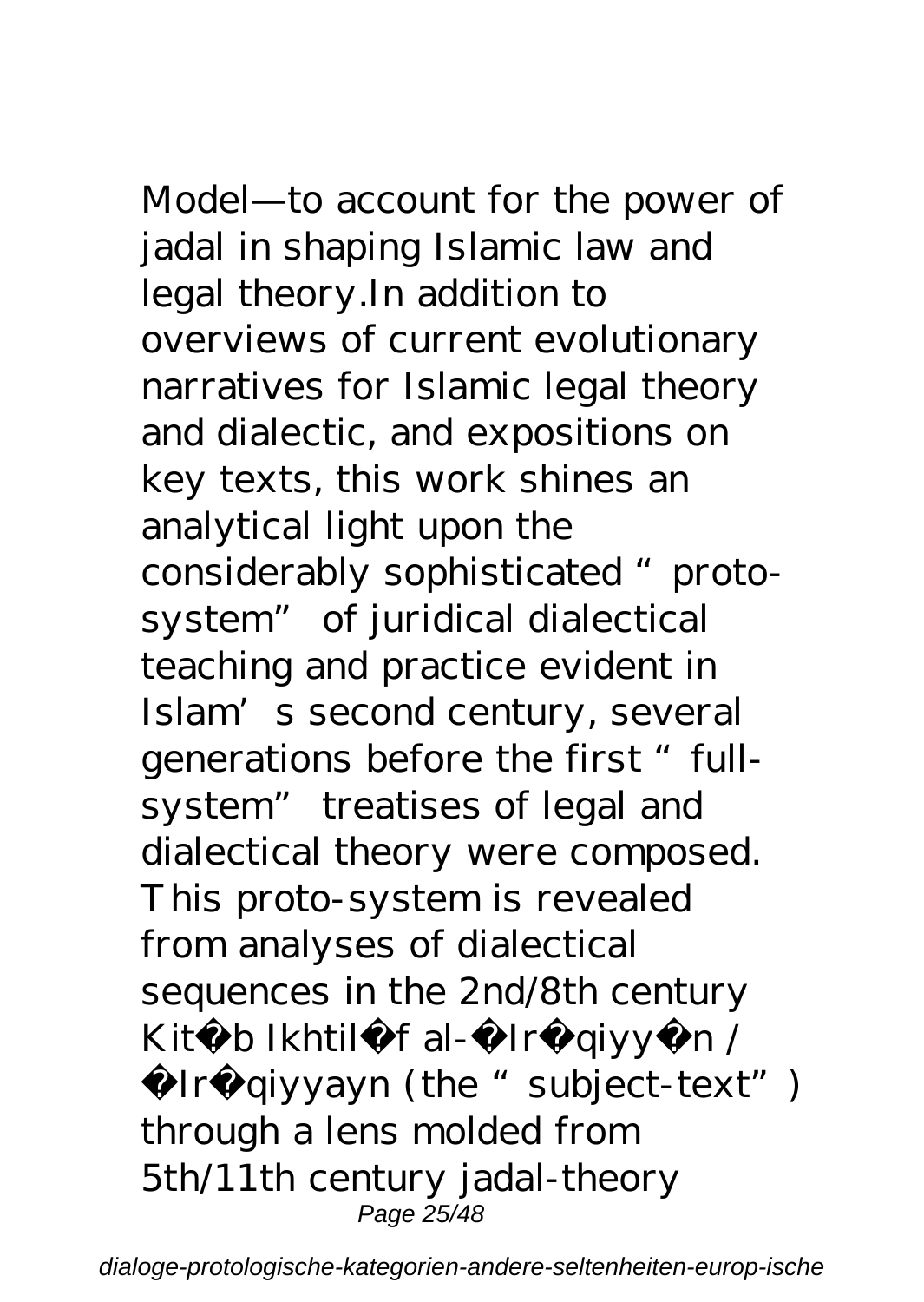treatises (the "lens-texts"). Specific features thus uncovered inform the elaboration of a Dialectical Forge Model, whose more general components and functions are explored in closing chapters.

Die Reihe HANDBÜCHER ZUR SPRACH- UND KOMMUNIKATIO NSWISSENSCHAFT erschließt einen Wissensbereich, der sowohl die allgemeine Linguistik und die speziellen, philologisch orientierten Sprachwissenschaften als auch diejenigen Wissenschaftsgebiete umfasst, die sich in den letzten Jahrzehnten aus der immer umfangreicher werdenden Forschung über die vielfältigen Erscheinungen des kommunikativen Handelns entwickelt haben. In der Page 26/48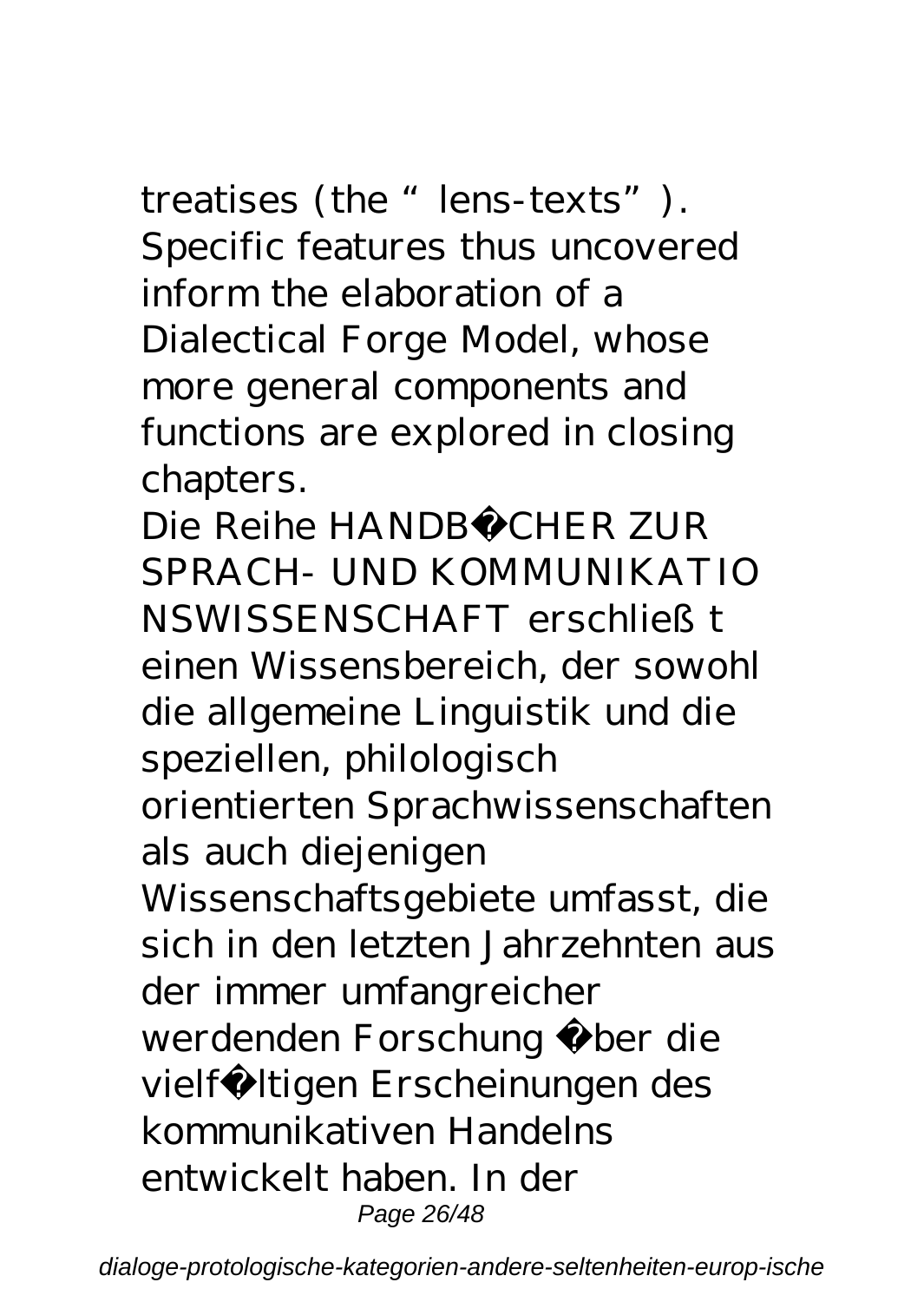# klassischen Disziplin der

Sprachwissenschaft erscheint eine Zusammenfassung des Wissensstandes notwendig, um der im Wechsel der Theorien rasch voranschreitenden Forschung eine Bezugsbasis zu geben; in den neuen Wissenschaften können die Handbücher dem Forscher Übersicht geben und Orientierung verschaffen. Um diese Ziele zu erreichen, wird in der Handbuchreihe, was · die Vollständigkeit in der Darstellung, die Explizitheit in der Begründung, die Verlässlichkeit in der Dokumentation von Daten und Ergebnissen und · die Aktualität im Methodischen angeht, eine Stufe der Verwirklichung angestrebt, die mit den besten Page 27/48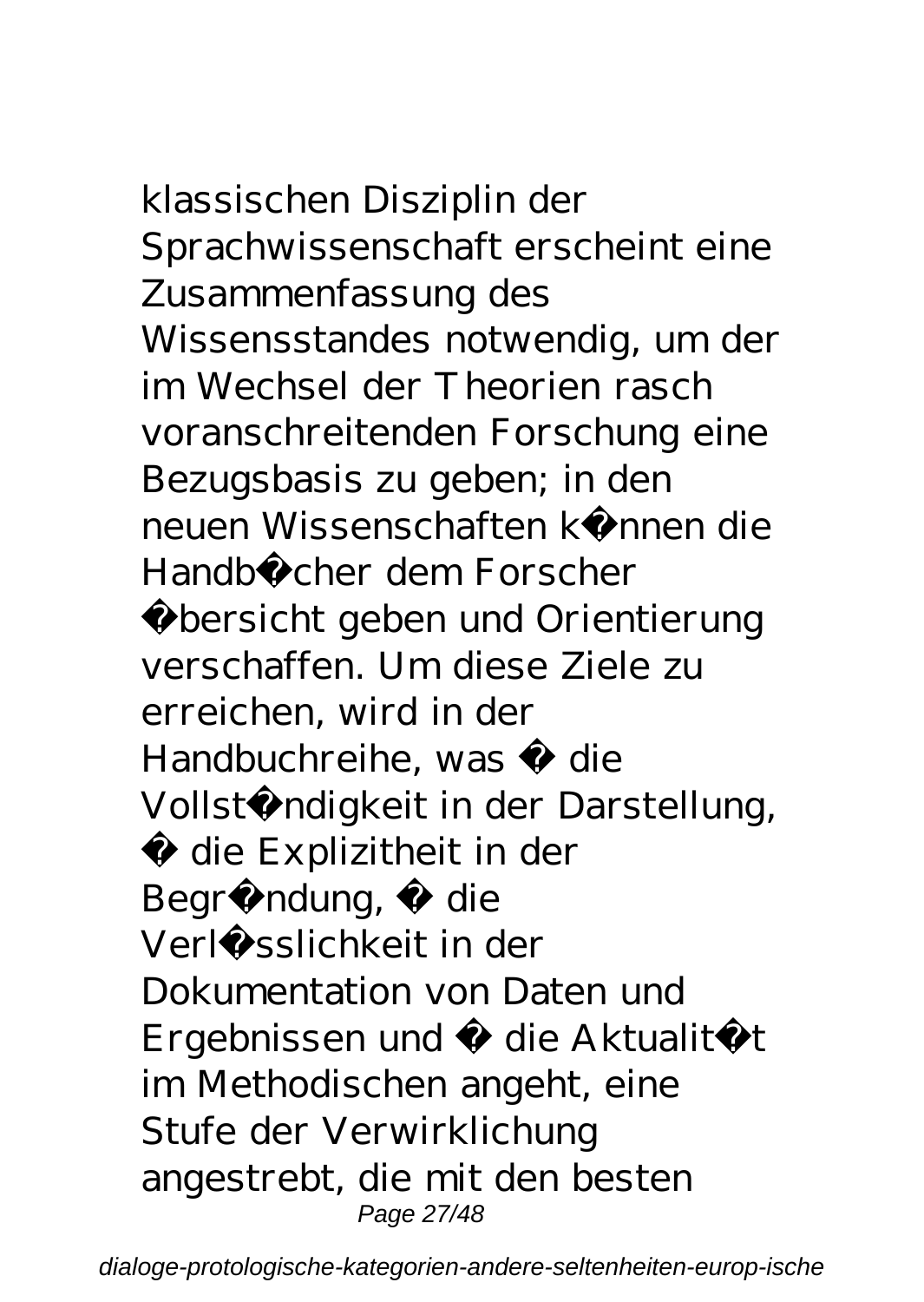Handbuchkonzeptionen anderer Wissenschaftszweige vergleichbar ist. Alle Herausgeber, die der Reihe und diejenigen der einzelnen Bände, wie auch alle Autoren, die in den Handbüchern ein Thema bearbeiten, tragen dazu bei, dieses Ziel zu verwirklichen.

Verö ffentlichungssprachen sind Deutsch, Englisch und Franzö sisch. Wenngleich als Hauptzweck der Handbuchreihe die angemessene Darstellung des derzeitigen Wissensstandes in den durch die jeweiligen Handbuchbä nde abgedeckten Ausschnitten der Sprach- und Kommunikationswissenschaft zu gelten hat, so wird doch bei der Abgrenzung der wissenschaftlichen Bereiche, die jeweils in einem Handbuchband Page 28/48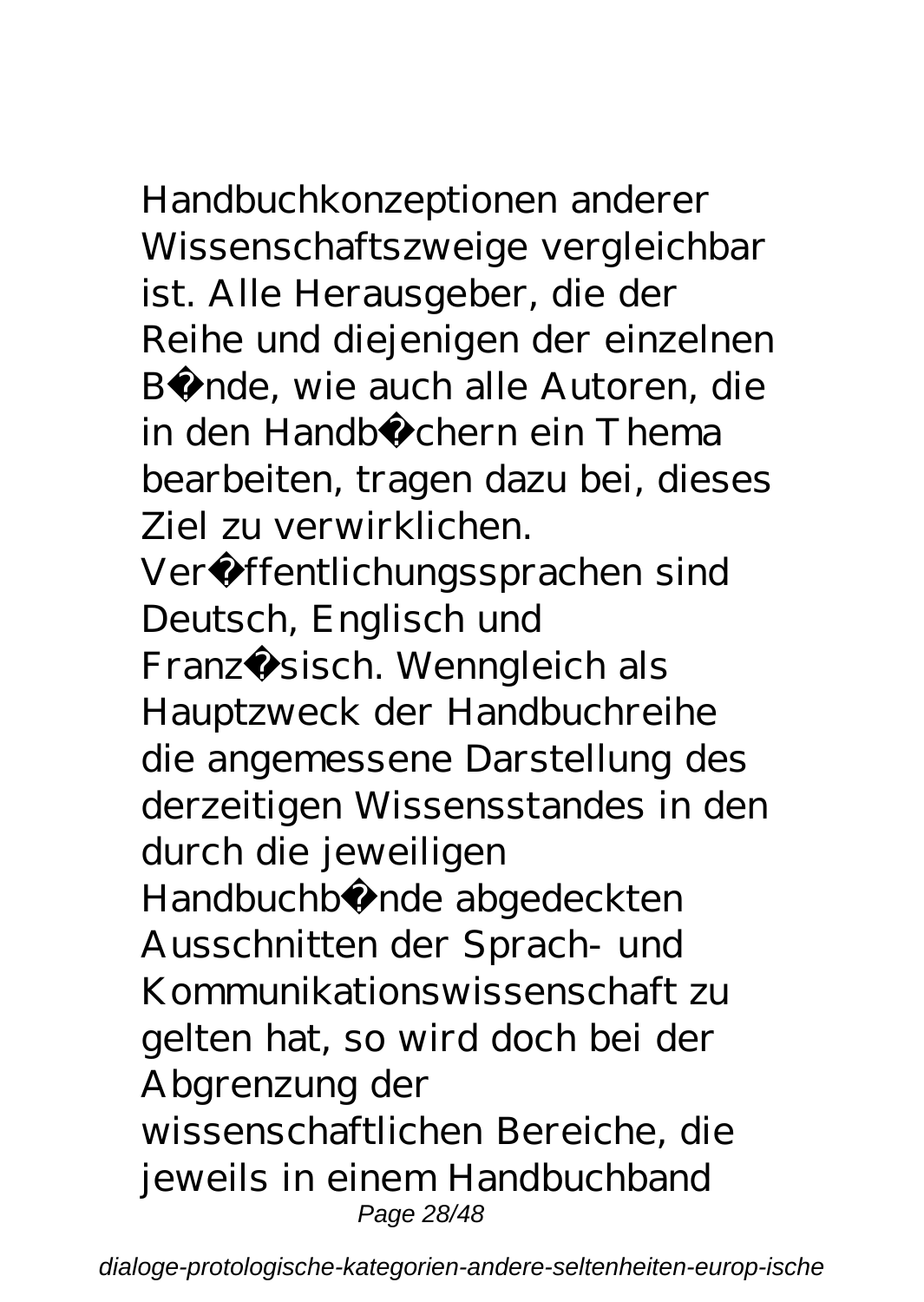erschlossen werden sollen, keine starre Systematik vorausgesetzt. Die Reihe ist offen; die geschichtliche Entwicklung kann berücksichtigt werden. Diese Konzeption sowie die Notwendigkeit, dass zur gründlichen Vorbereitung jedes Bandes genü gend Zeit zur Verfü gung steht, führen dazu, dass die ganze Reihe in loser Erscheinungsfolge ihrer Bände vervollständigt werden kann. Jeder Band ist ein in sich abgeschlossenes Werk. Die Reihenfolge der Handbuchbände stellt keine Gewichtung der Bereiche dar, sondern hat sich durch die Art der Organisation ergeben: der Herausgeber der Reihe bemüht sich, eine Kollegin oder einen Kollegen für die Page 29/48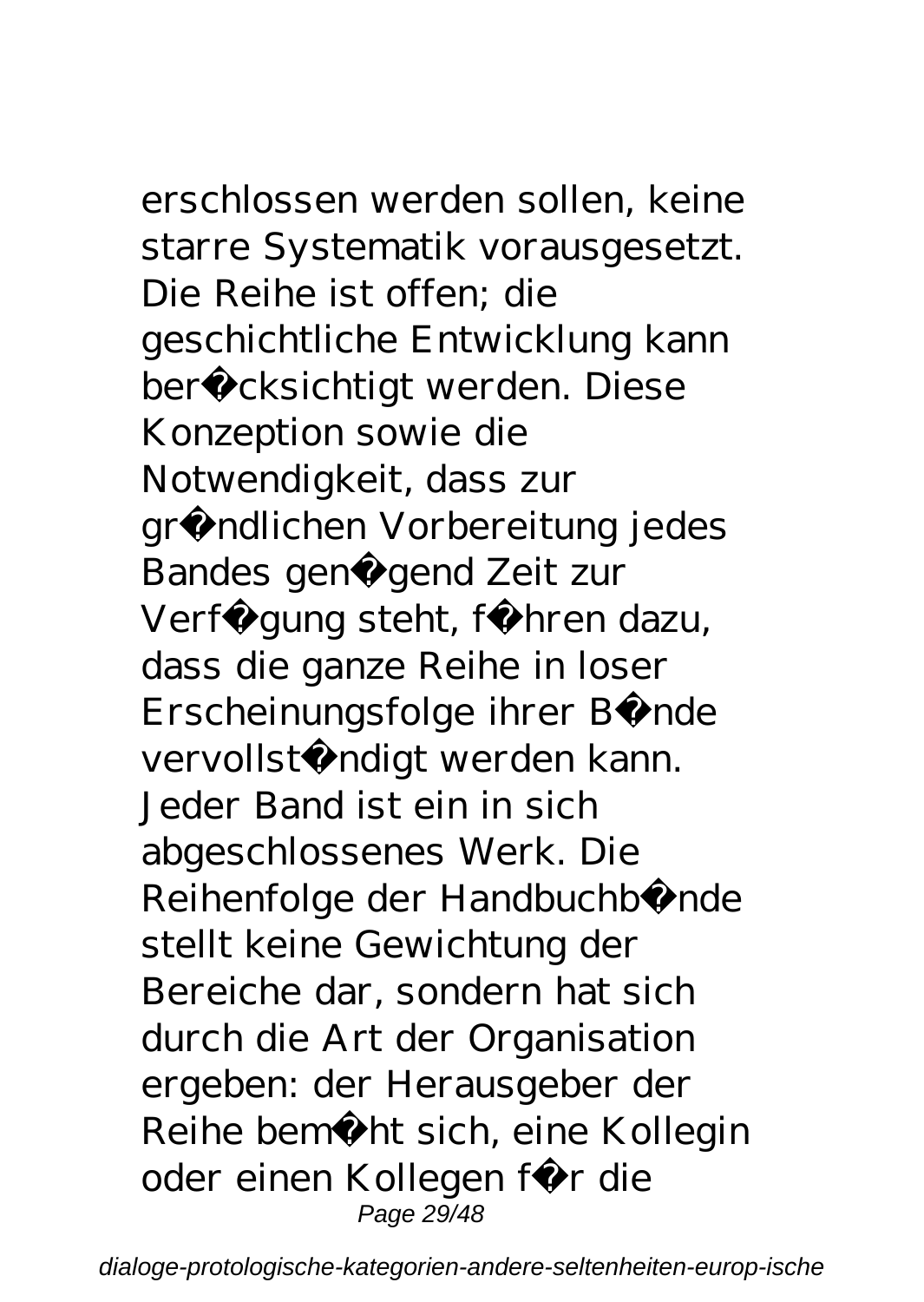## Herausgabe eines Handbuchbandes

zu gewinnen. Hat diese/r zugesagt, so ist sie/er in der Wahl der Mitherausgeber und bei der Einladung der Autoren vollkommen frei. Die Herausgeber eines Bandes planen einen Band inhaltlich unabhängig und werden dabei lediglich an bestimmte Prinzipien für den Aufbau und die Abfassung gebunden; nur wo es um die Abgrenzung zu anderen Bänden geht, ist der Reihenherausgeber inhaltlich beteiligt. Dabei wird davon ausgegangen, dass mit dieser Organisationsform der Hauptzweck dieser Handbuchreihe, nämlich die angemessene Darstellung des derzeitigen Problem- und Wissensstandes in den durch die jeweiligen Handbuchbände Page 30/48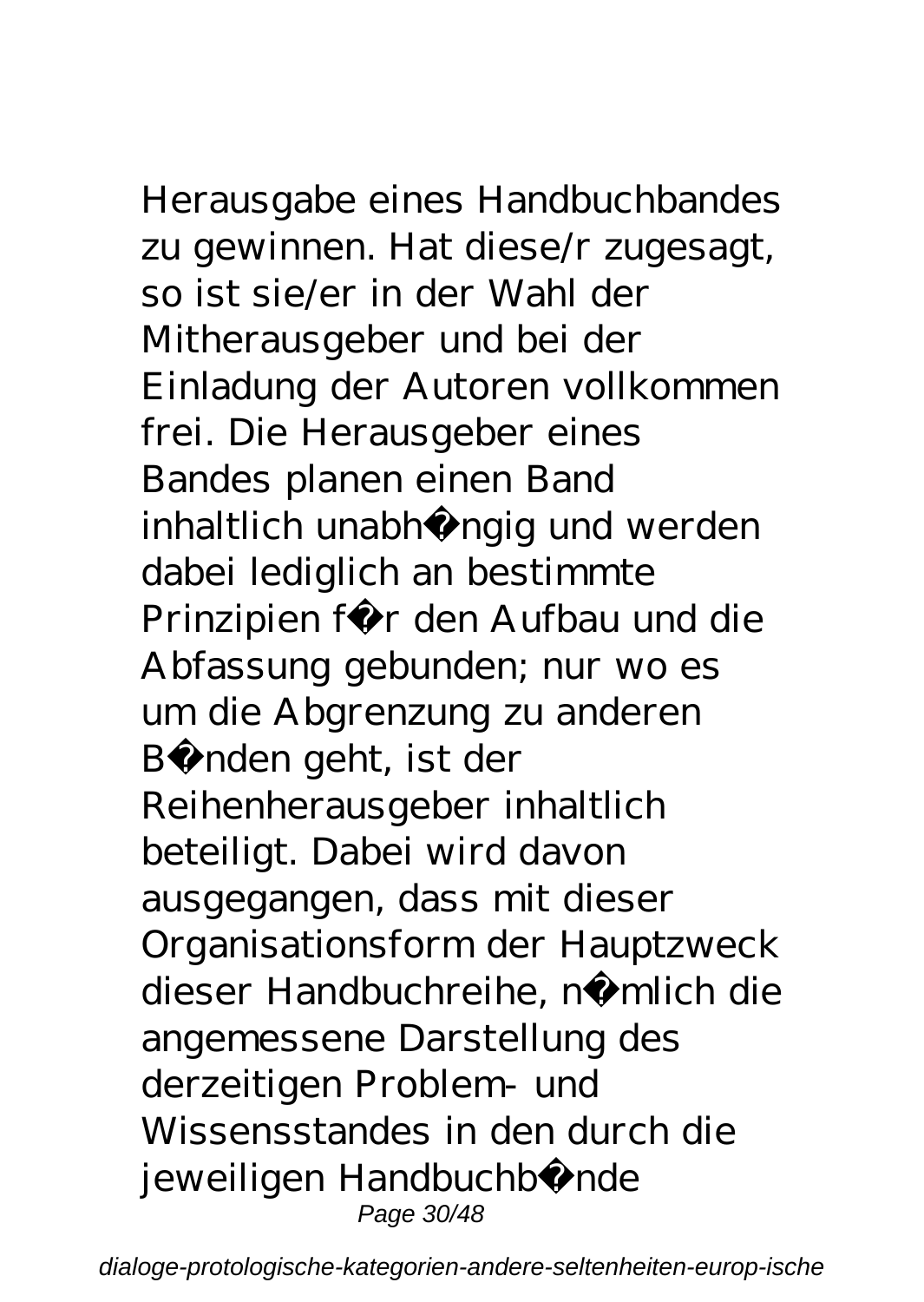abgedeckten Teilbereichen, am besten verwirklicht werden kann. Leibnitz's Dissertation de Principio Individui

Proof Search in Multi-Agent

Dialogues for Modal Logic

Dialogical Strategies, CTT

demonstrations and the Axiom of Choice

Linking Game-Theoretical

Approaches with Constructive

Type Theory

Logic, Epistemology, and the Unity of Science

Automated Reasoning with

Analytic Tableaux and Related Methods

Der Verfasser hat sich die Aufgabe gestellt, die sehr verschiedenen Charakterisierungen der intuitionistischen Logik - die

Page 31/48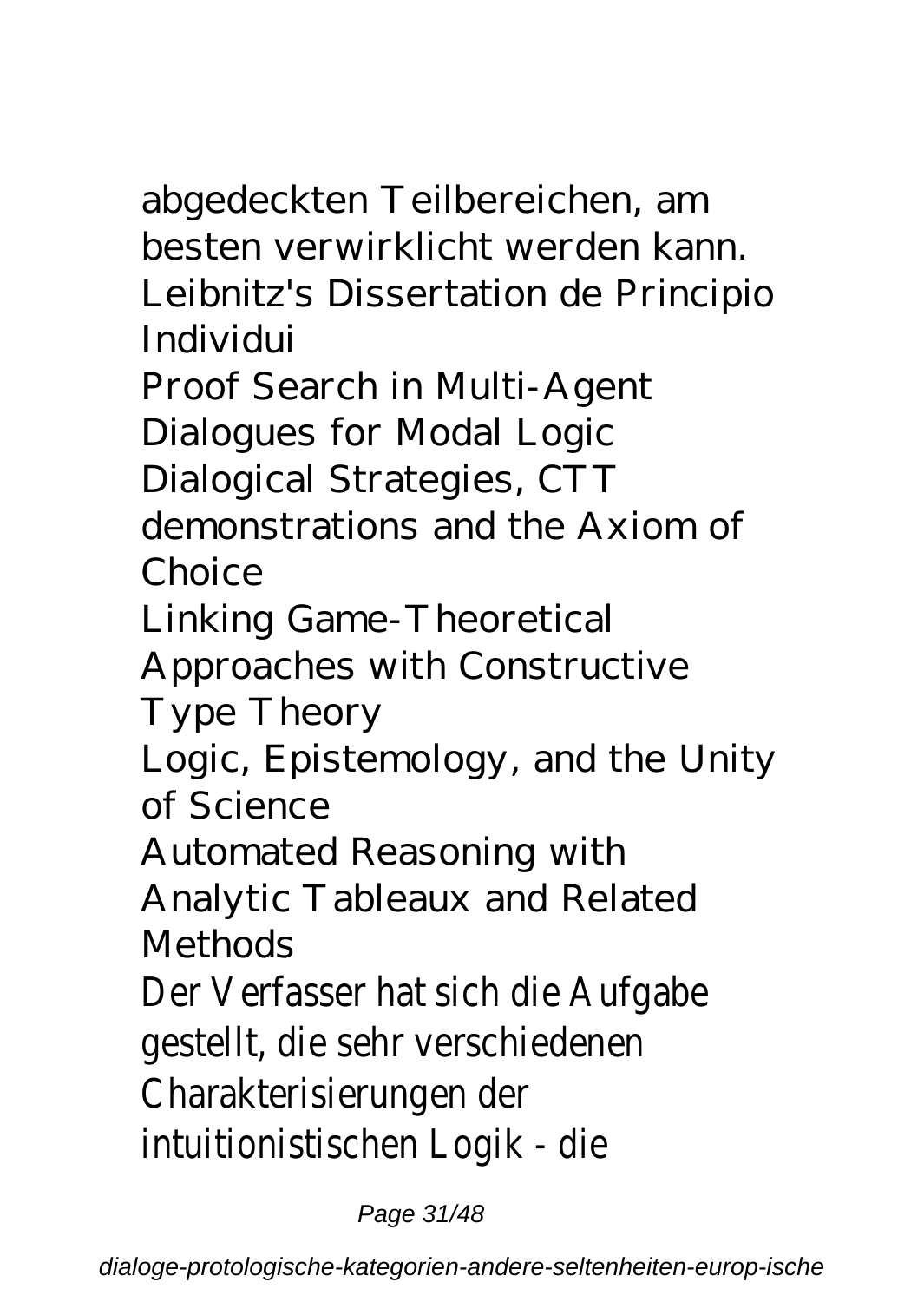garbentheoretische, die kalkultheoretische, die verbandstheoretische, die operative, die spieltheoretische - unter einem einheitlichen Gesichtspunkt, namlich ihrer strukturellen Beschreibung mit Hilfe der Kategorientheorie und der dialogischen Logik, neu zu entwickeln. Er geht aus von dem immer wieder unterstellten ad-hoc-Charakter der gewahlten Spielregeln und fragt nach den Grunden fur die Wahl gerade der zur effektiven Logik fuhrenden Rahmenregeln. Die dialogische Logik lasst sich als operative dialogische Logik auszeichnen und so als der gemeinsame Kern der von jeder protologischen Kategorie jeweils induzierten Logik verstehen."

Page 32/48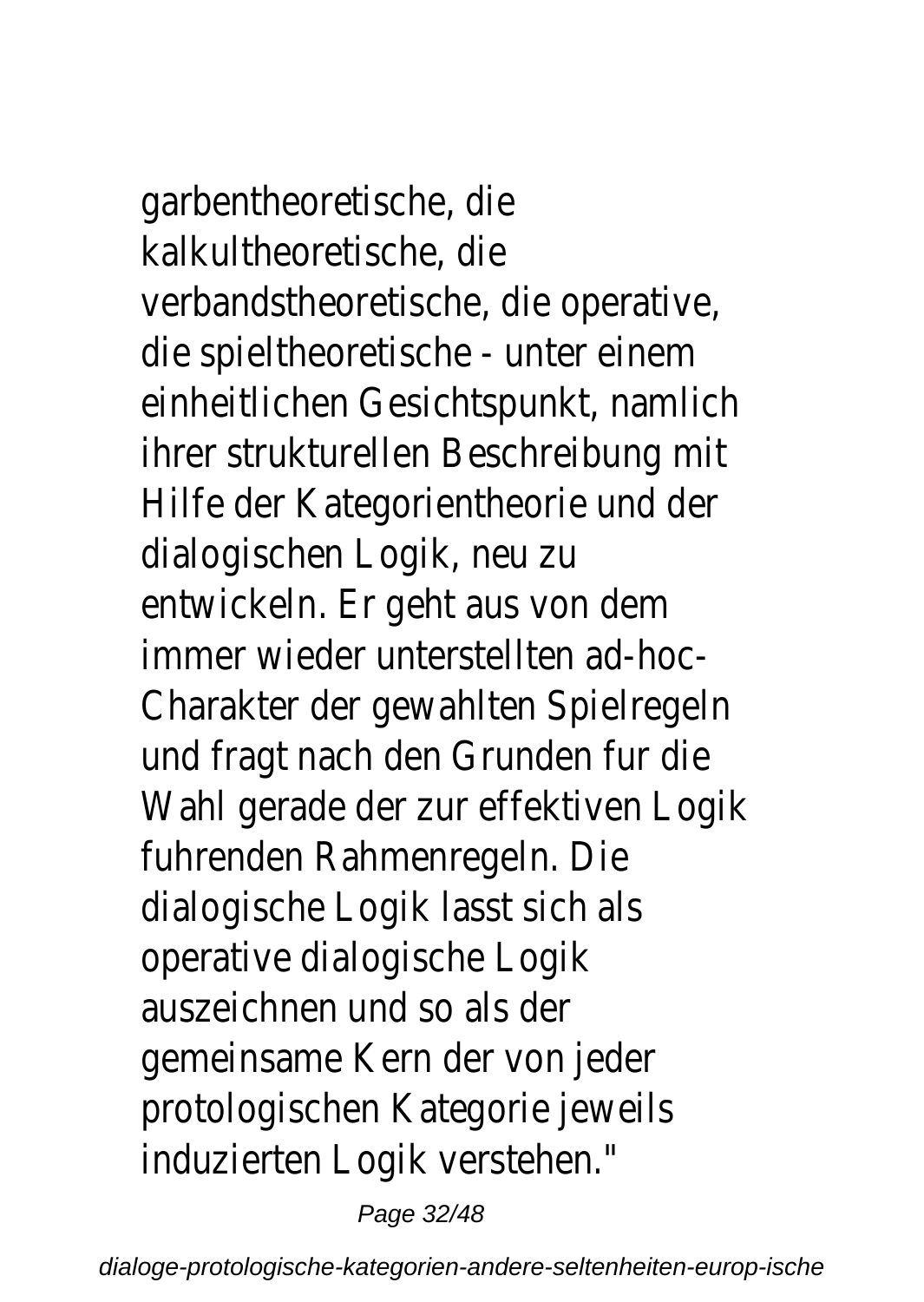This work has been selected by scholars as being culturally important and is part of the knowledge base of civilization as we know it. This work is in the public domain in the United States of America, and possibly other nations. Within the United States, you may freely copy and distribute this work, as no entity (individual or corporate) has a copyright on the body of the work. Scholars believe, and we concur, that this work is important enough to be preserved, reproduced, and made generally available to the public. To ensure a quality reading experience, this work has been proofread and republished using a format that seamlessly blends the original graphical elements with text in an easy-to-read typeface. We

Page 33/48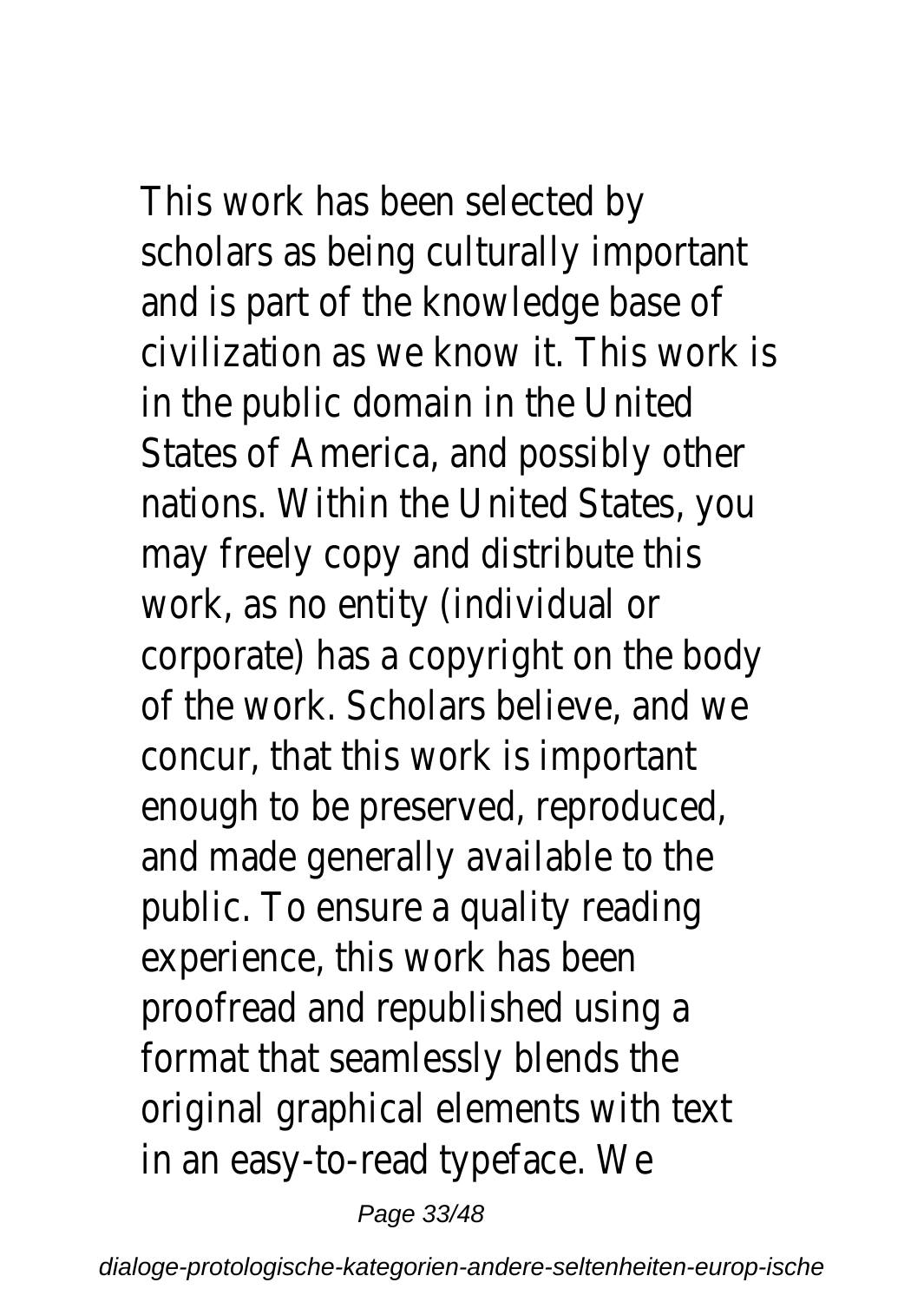appreciate your support of the preservation process, and thank you for being an important part of keeping this knowledge alive and relevant. This volume explores the relation between legal reasoning and logic from both a historical and a systematic perspective. The topics addressed include, among others, conditional legal acts, disjunctions in legal acts, presumptions and conjectures, conflicts of values, Jørgensen ?s Dilemma, the Rhetor ?s Dilemma, the theory of legal fictions and the categorization of contracts. The unifying problematic of these contributions concerns the conditional structures and, more particularly, the relationship between legal theory and legal reasoning in the

Page 34/48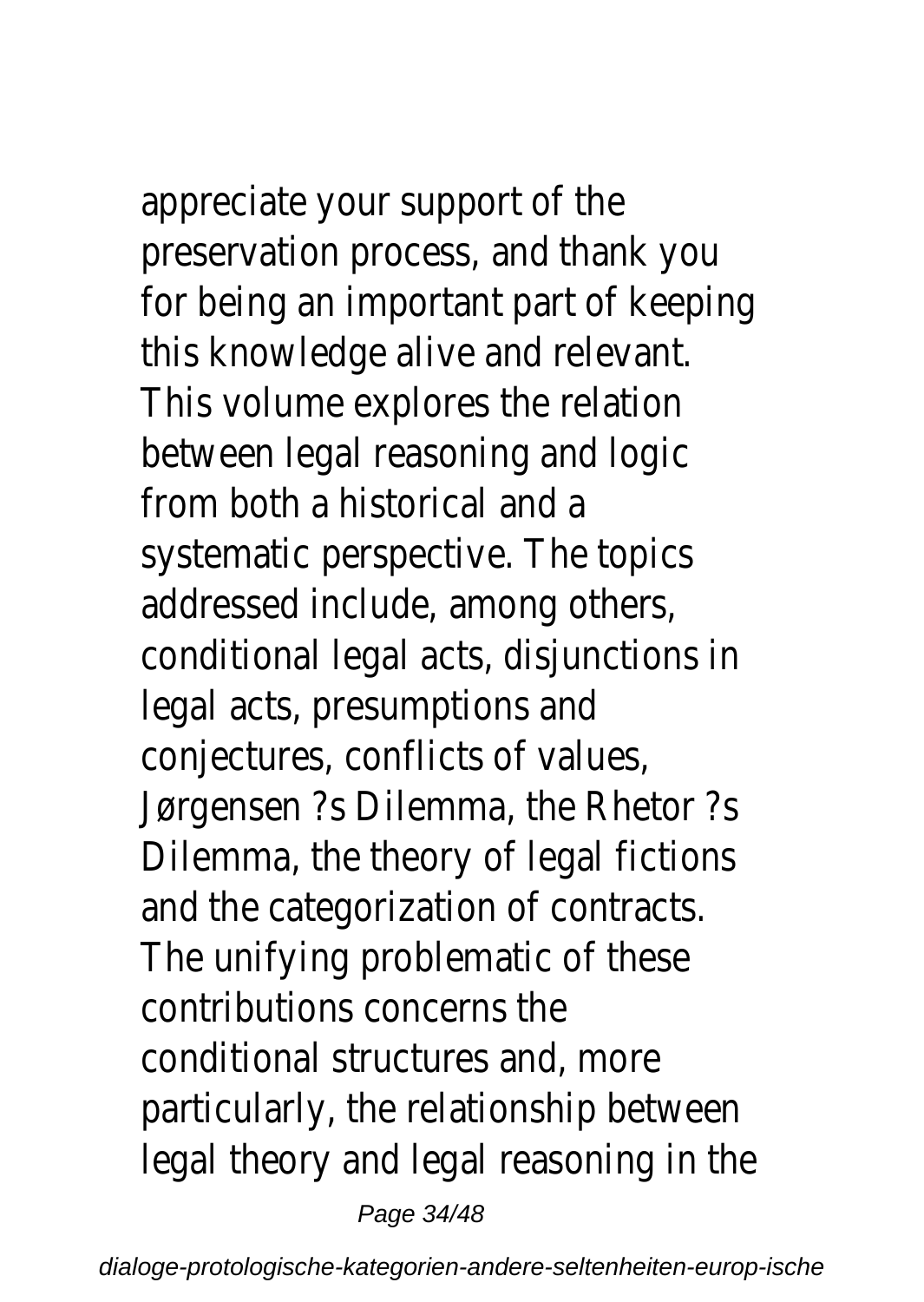context of conditions. The contributions in this work constitute the first results of the ANR-DFG joint research project "JuriLog" (Jurisprudence and Logic), which aims at fostering the cooperation between legal scholars and philosophers. On the one hand, lawyers and legal scholars have an interest in emphasizing the logical character of legal reasoning. In this respect, the present enquiry examines the question of how logic, especially newer forms of dialogical logic, can be made fruitful as a significant area of philosophy for jurisprudence and legal practice. On the other hand, logicians find in legal reasoning a striving towards clear definitions and inference-procedures that is relevant

Page 35/48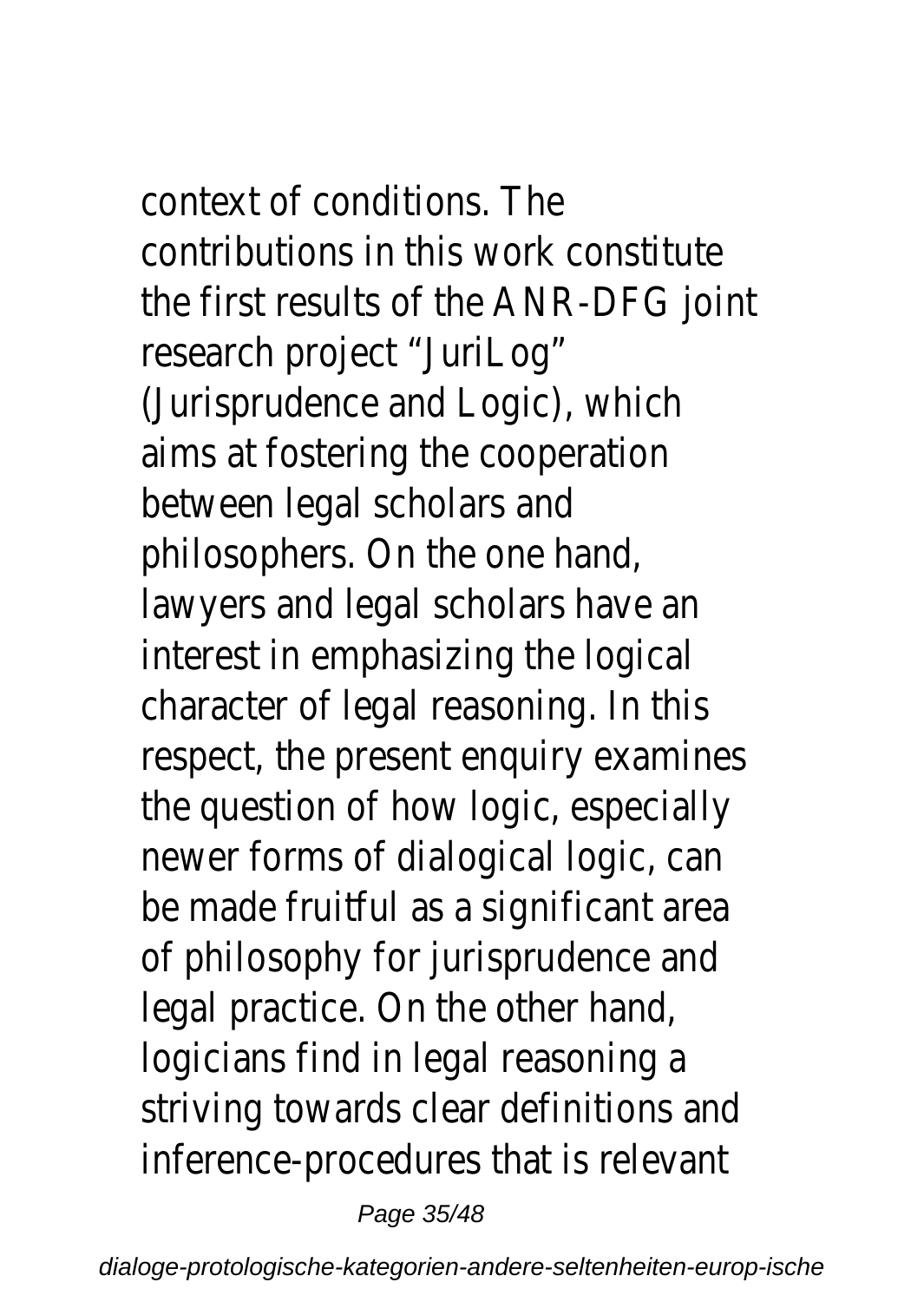to their discipline. In order to fully understand such reciprocal relationships, it is necessary to bridge the gap between law, logic and philosophy in contemporary academic research. The essays collected in this volume all work towards this common goal. The book is divided in three sections. In the first part, the strong relation between Roman Law and logic is explored with respect to the analysis of disjunctive statements in legal acts. The second part focuses on Leibniz ?s legal theory. The third part, finally, is dedicated to current interactions between law and logic. The Strategic and Competitive Edge Wege zur Vernunft Semiotik / Semiotics. 2. Teilband Game-Theoretical Semantics

Page 36/48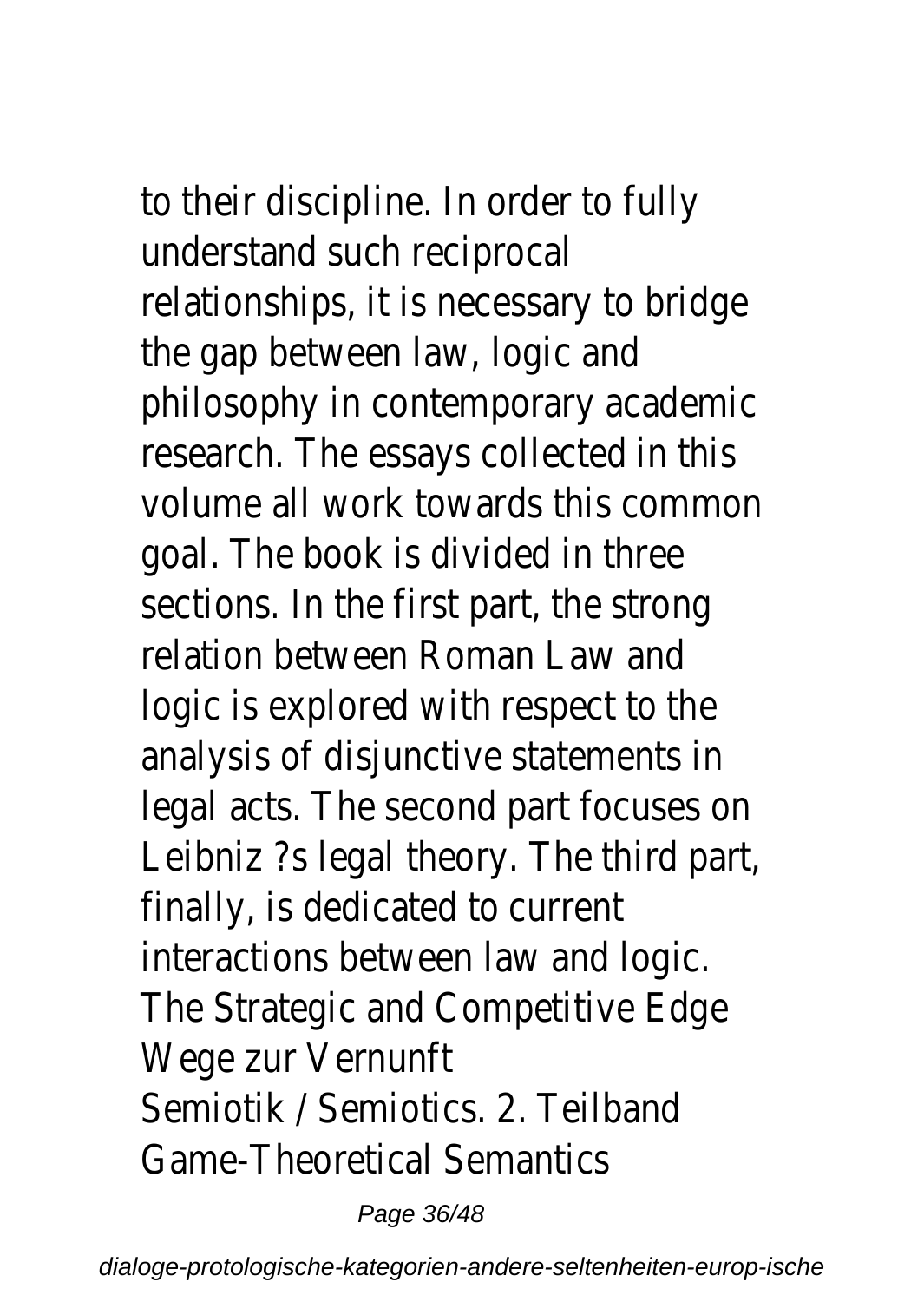Filosofía Analítica en El Cambio de Milenio

**Manuscrito** 

*Concise Encyclopedia of Semantics is a comprehensive new reference work aiming to systematically describe all aspects of the study of meaning in language. It synthesizes in one volume the latest scholarly positions on the construction, interpretation, clarification, obscurity, illustration, amplification, simplification, negotiation, contradiction, contraction and paraphrasing of meaning, and the various concepts, analyses, methodologies and technologies that underpin their study. It examines not only semantics but the impact of semantic study on related fields such as morphology, syntax, and*

Page 37/48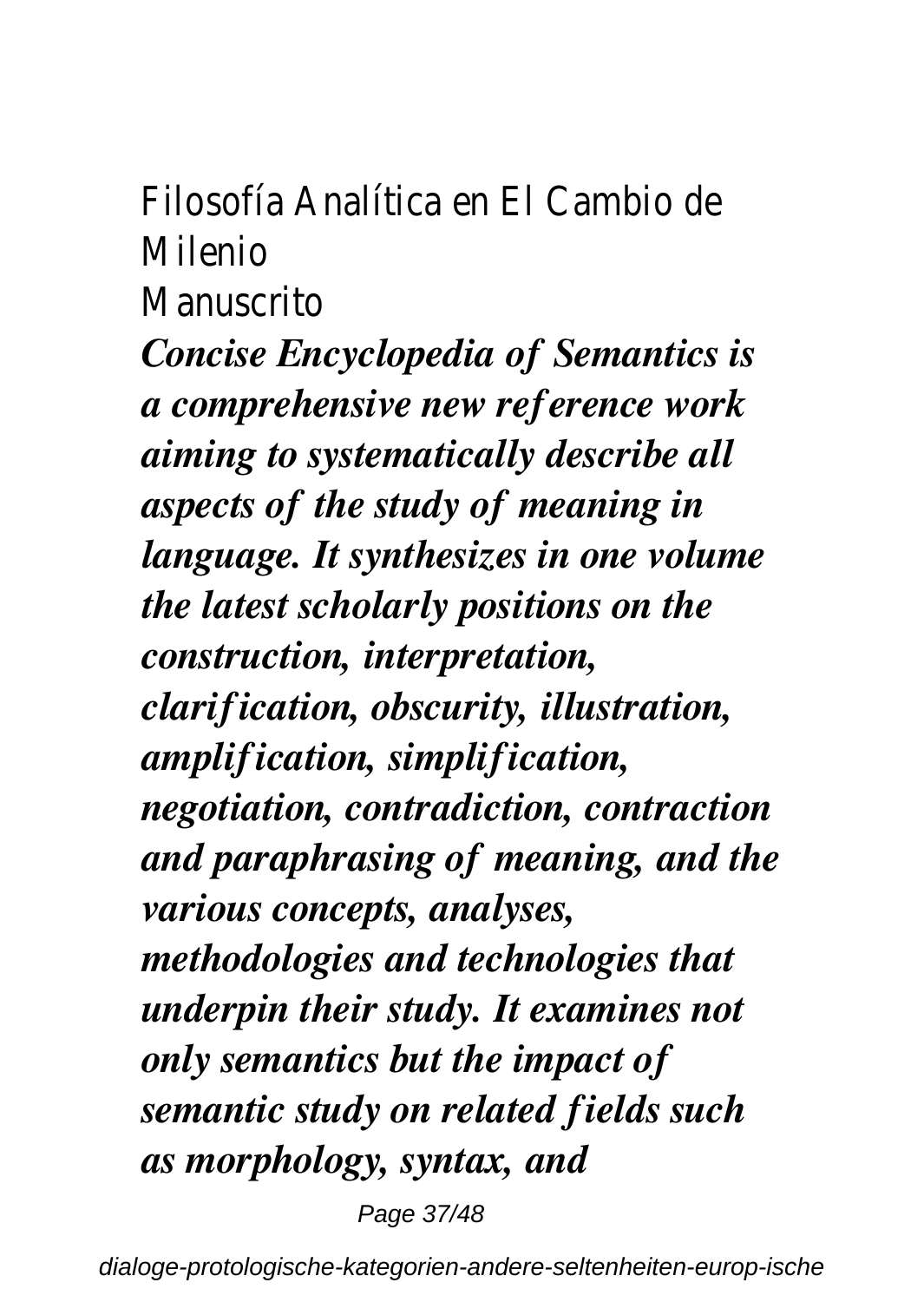*typologically oriented studies such as 'grammatical semantics', where semantics has made a considerable contribution to our understanding of verbal categories like tense or aspect, nominal categories like case or possession, clausal categories like causatives, comparatives, or conditionals, and discourse phenomena like reference and anaphora. COSE also examines lexical semantics and its relation to syntax, pragmatics, and cognitive linguistics; and the study of how 'logical semantics' develops and thrives, often in interaction with computational linguistics. As a derivative volume from Encyclopedia of Language and Linguistics, Second Edition, it comprises contributions from 150 of*

Page 38/48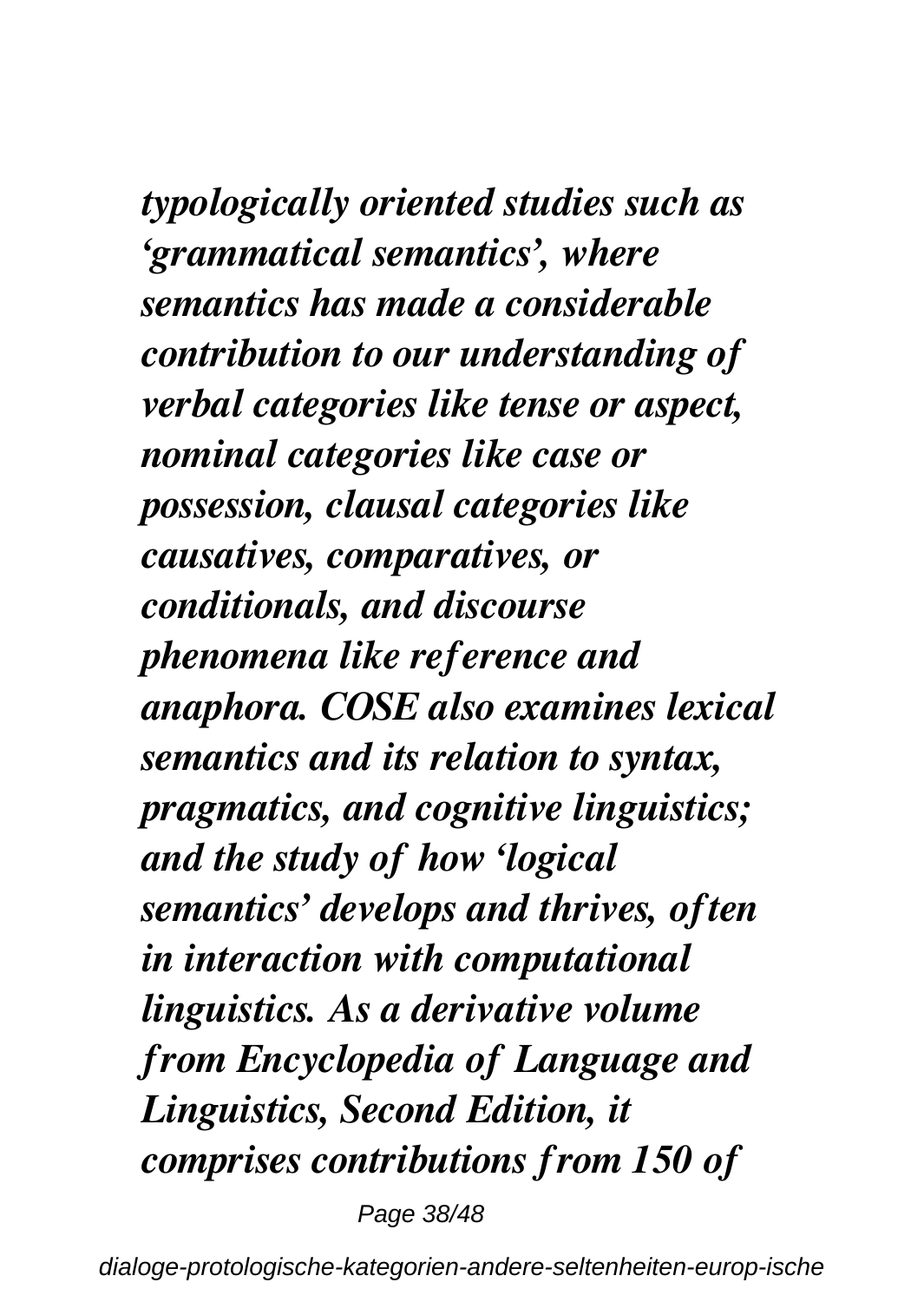*the foremost scholars of semantics in their various specializations and draws on 20+ years of development in the parent work in a compact and affordable format. Principally intended for tertiary level inquiry and research, this will be invaluable as a reference work for undergraduate and postgraduate students as well as academics inquiring into the study of meaning and meaning relations within languages. As semantics is a centrally important and inherently cross-cutting area within linguistics it will therefore be relevant not just for semantics specialists, but for most linguistic audiences. The first encyclopedia ever published in this fascinating and diverse field Combines the talents of the world's leading semantics*

Page 39/48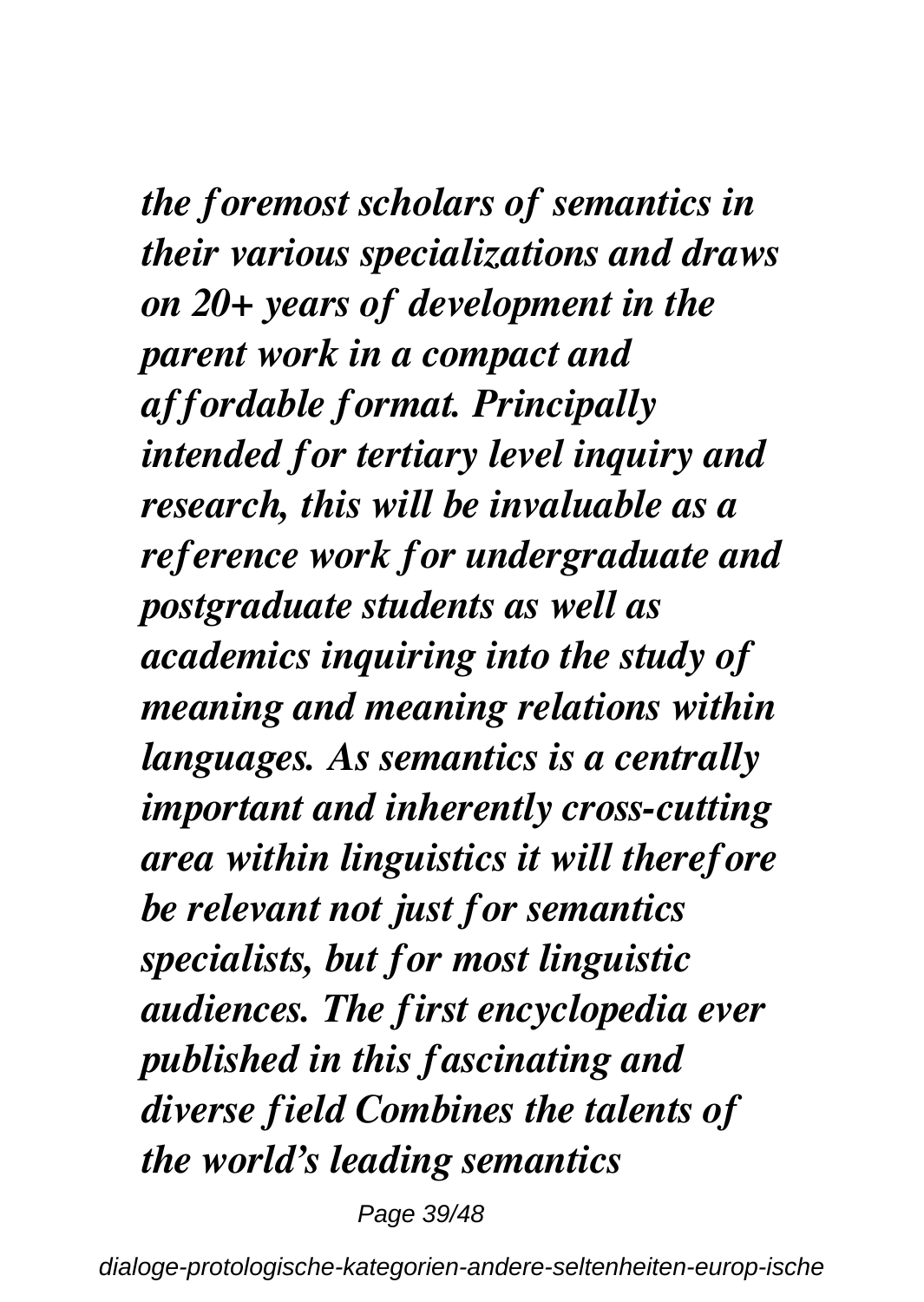*specialists The latest trends in the field authoritatively reviewed and interpreted in context of related disciplines Drawn from the richest, most authoritative, comprehensive and internationally acclaimed reference resource in the linguistics area Compact and affordable single volume reference format Modern mathematical logic would not exist without the analytical tools first developed by George Boole in The Mathematical Analysis of Logic and The Laws of Thought. The influence of the Boolean school on the development of logic, always recognised but long underestimated, has recently become a major research topic. This collection is the first anthology of works on Boole. It*

Page 40/48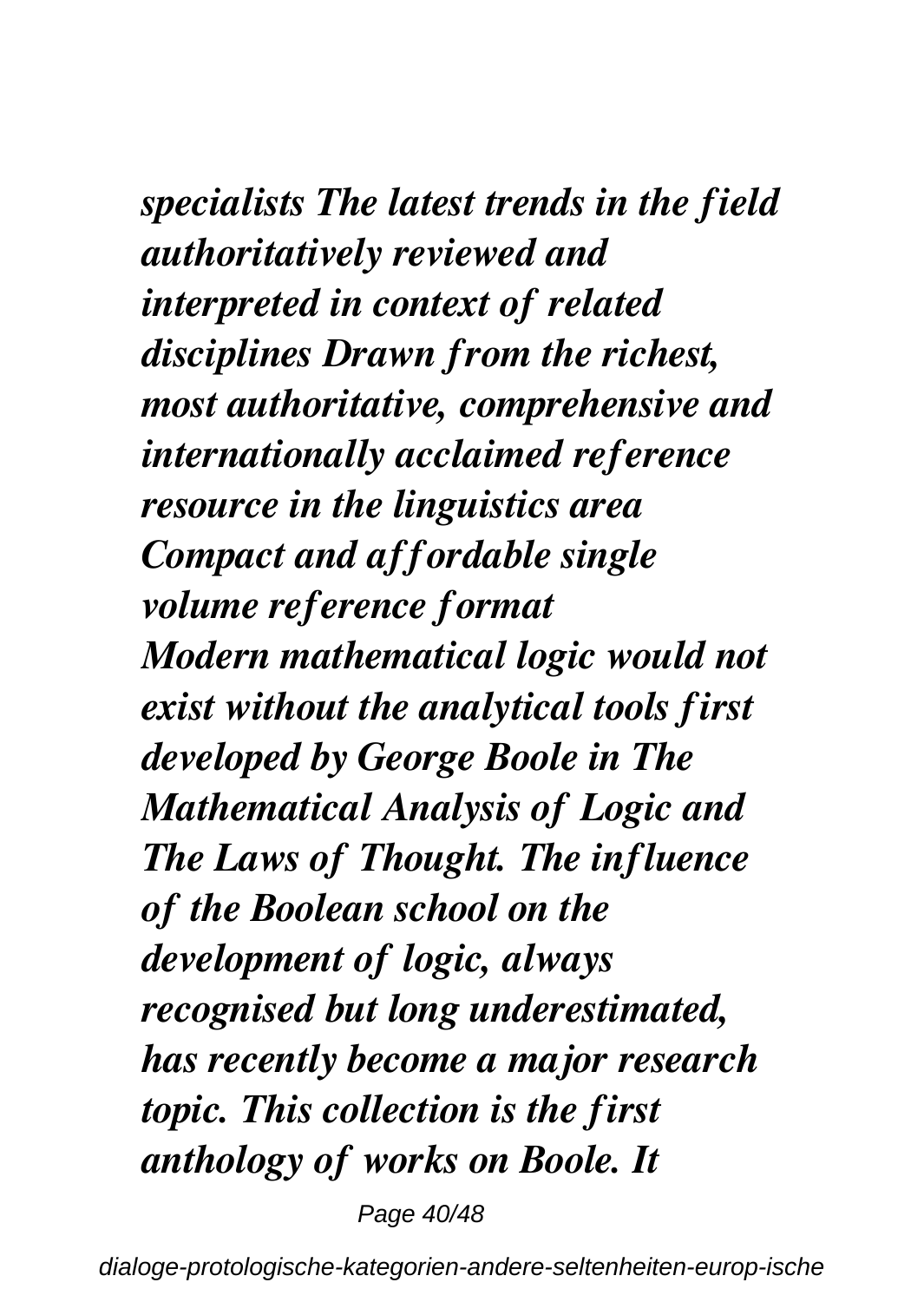*contains two works published in 1865, the year of Boole's death, but never reprinted, as well as several classic studies of recent decades and ten original contributions appearing here for the first time. From the programme of the English Algebraic School to Boole's use of operator methods, from the problem of interpretability to that of psychologism, a full range of issues is covered. The Boole Anthology is indispensable to Boole studies and will remain so for years to come. This book covers a broad range of upto-date issues in non-classical logic that are of interest not only to philosophical and mathematical logicians but also to computer scientists and researchers in artificial*

Page 41/48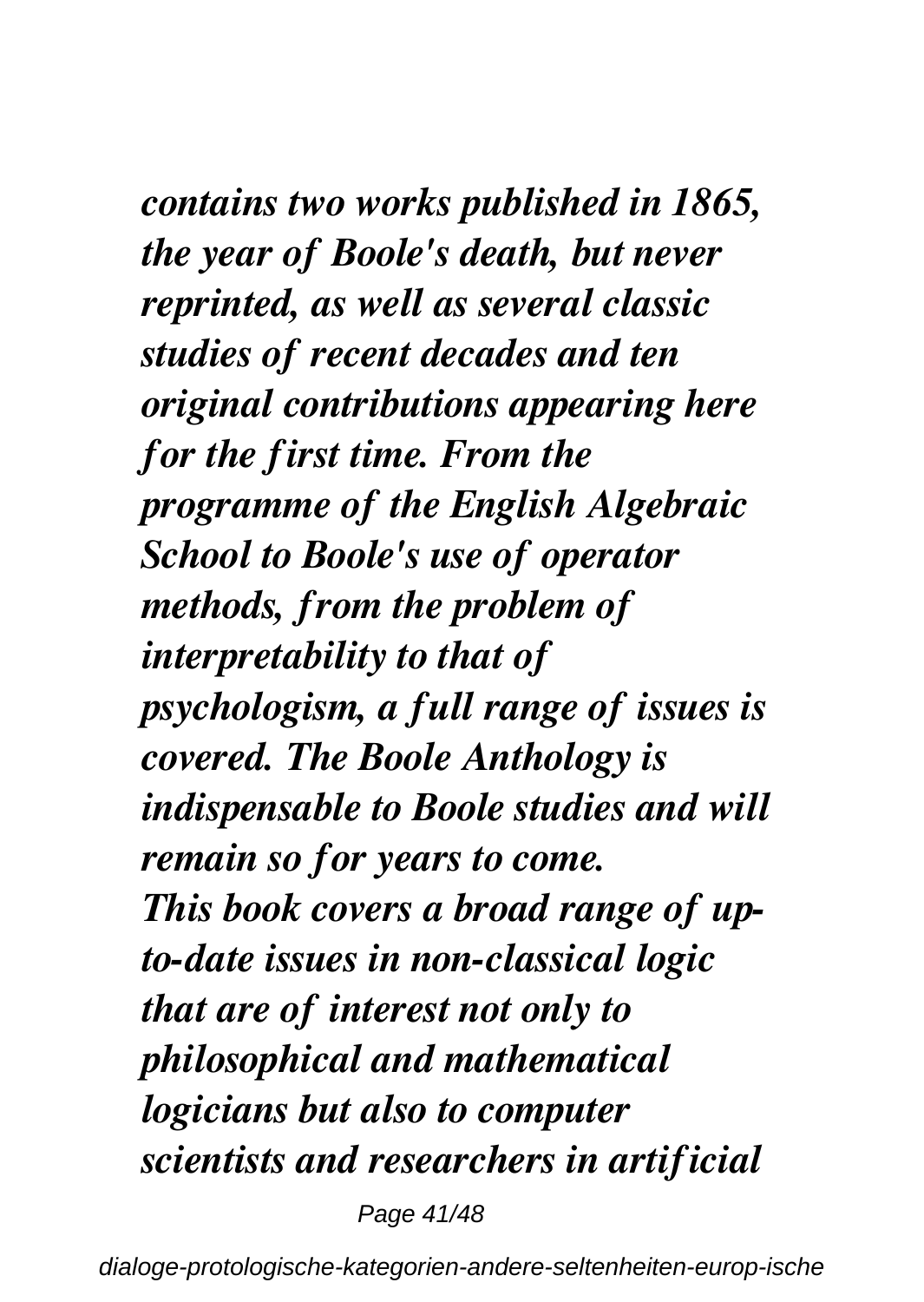*intelligence. The problems addressed range from methodological issues in paraconsistent and deontic logic to the revision theory of truth and infinite Turing machines. The book identifies a number of important current trends in contemporary non-classical logic. Among them are dialogical and substructural logic, the classification of concepts of negation, truthmaker theory, and mathematical and foundational aspects of modal and temporal logic. Contents: Fine-Grained Theories of Time (P Blackburn); Revision Sequences and Computers with an Infinite Amount of Time (B LAwe); On Frege's Nightmare: A Combination of Intuitionistic, Free and Paraconsistent Logics (S Rahman); Truthmakers, Entailment*

Page 42/48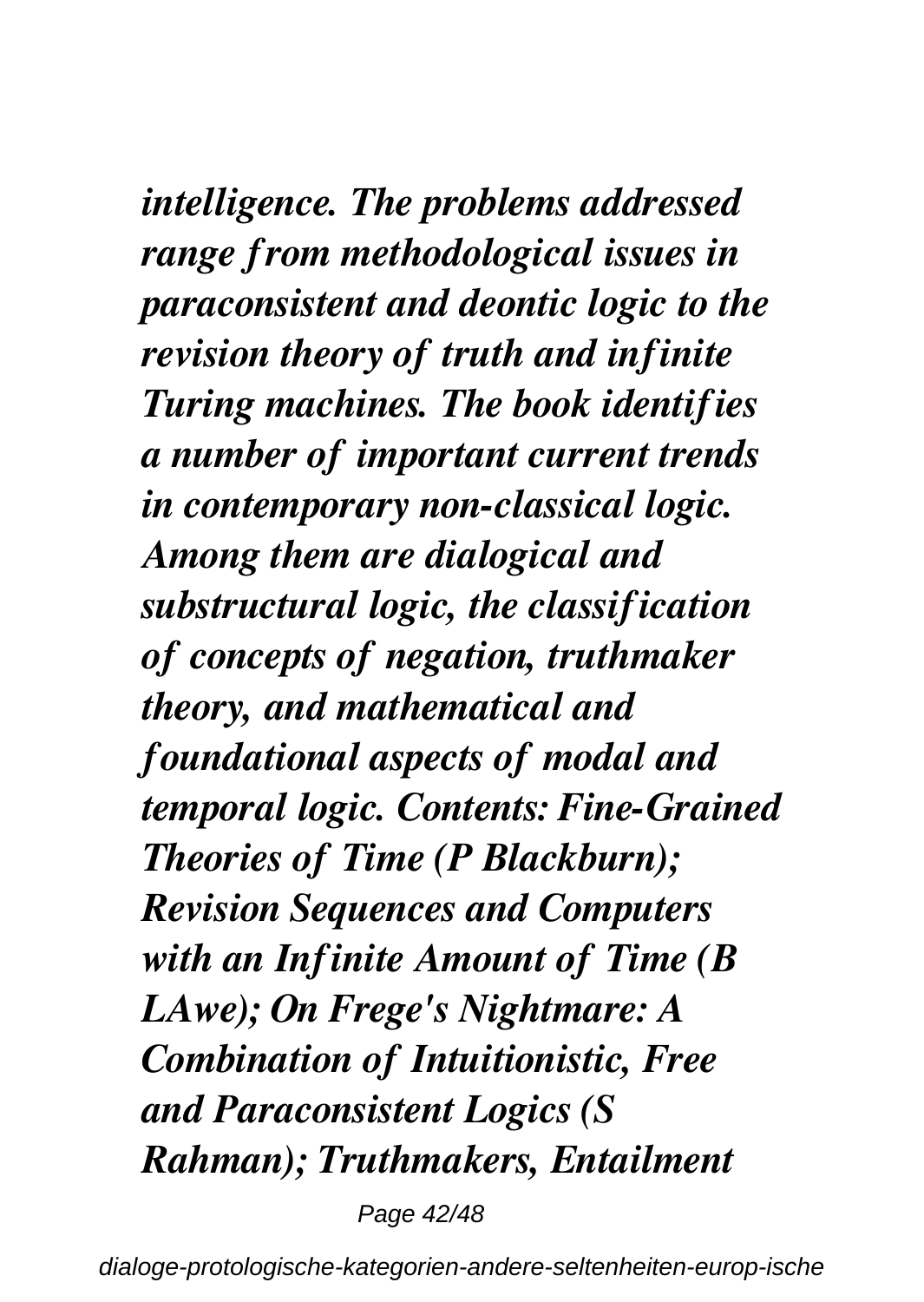*and Necessity (S Read); Global Definability in Basic Modal Logic (M de Rijke & H Sturm); Ackermann's Implication for Typefree Logic (K Robering); Why Dialogical Logic? (H Rckert); Semantics for Constructive Negations (Y Shramko); Recent Trends in Paraconsistent Logic (M Urchs); Obligations, Authorities, and History Dependence (H Wansing). Readership: Graduate students and researchers in philosophical logic and mathematical logic, as well as computer scientists in artificial intelligence." Bibliografisch Repertorium Van de Wijsbegeerte A Boole Anthology Concise Encyclopedia of Semantics Recent and Classical Studies in the Logic of George Boole*

Page 43/48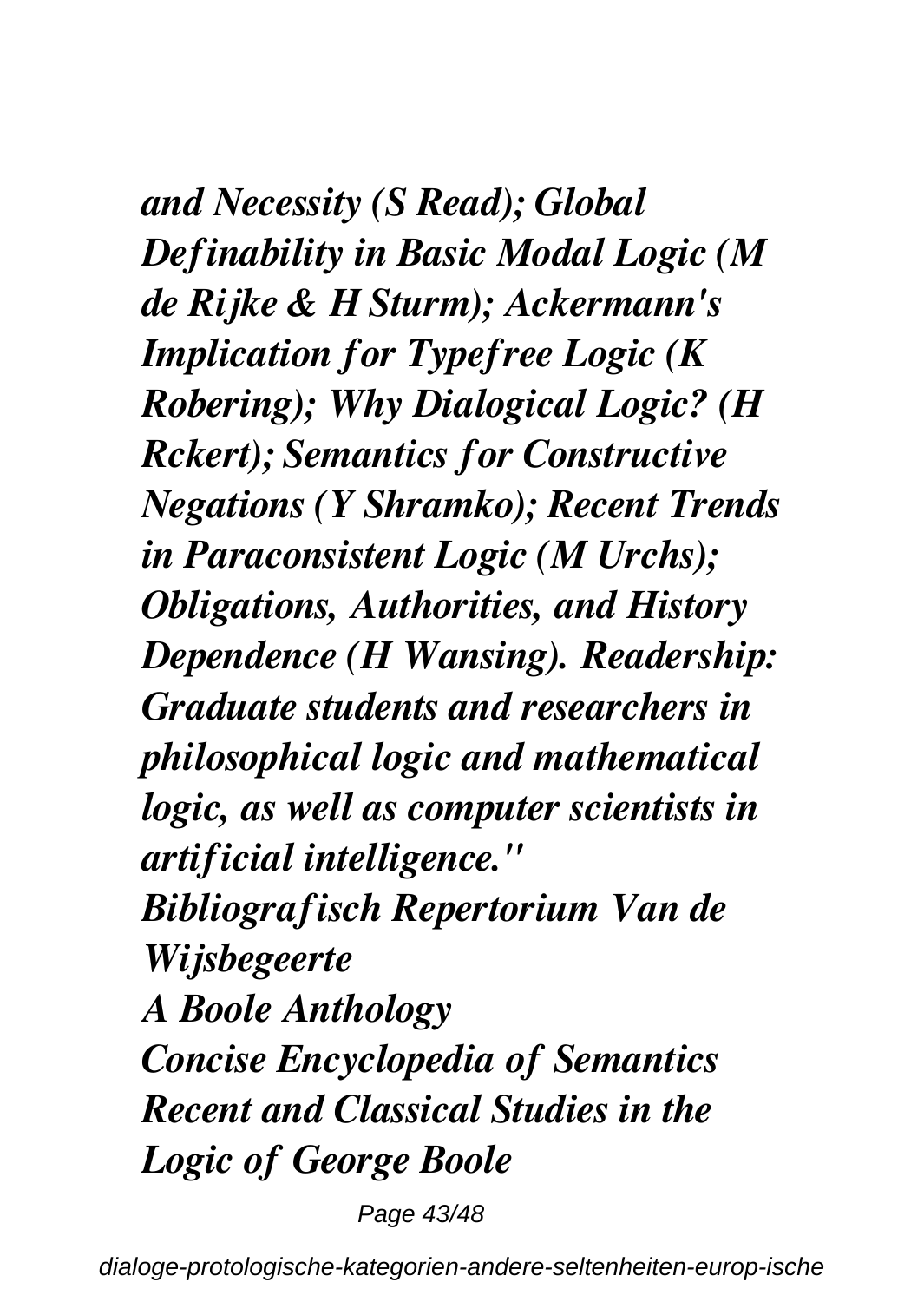### *Bibliographisch repertorium van de wijsbegeerte*

### *Juridical Disputation and the Evolution of Islamic Law*

This book presents a study on the foundations of a large class of paraconsistent logics from the point of view of the logics of formal inconsistency. It also presents several systems of non-standard logics with paraconsistent features. This book provides both an introduction to the philosophy of scientific modeling and a contribution to the discussion and clarification of two recent philosophical conceptions of models: artifactualism and fictionalism. These can be viewed as Page 44/48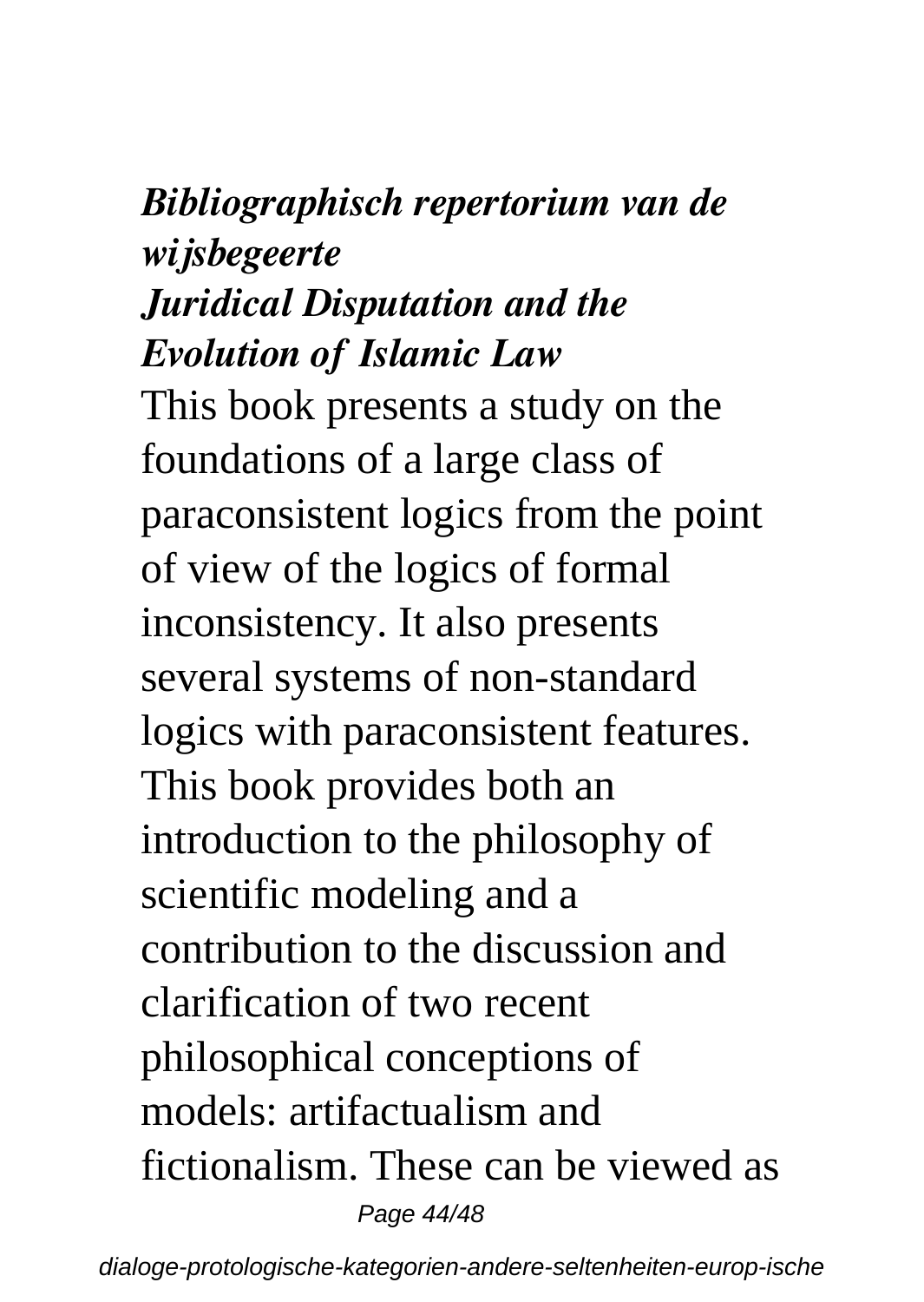different stances concerning the standard representationalist account of scientific models. By better understanding these two alternative views, readers will gain a deeper insight into what a model is as well as how models function in different sciences. Fictionalism has been a traditional epistemological stance related to antirealist construals of laws and theories, such as instrumentalism and inferentialism. By contrast, the more recent fictional view of models holds that scientific models must be conceived of as the same kind of entities as literary characters and places. This approach is essentially an answer to the ontological question concerning<br> $P_{\text{age 45/48}}$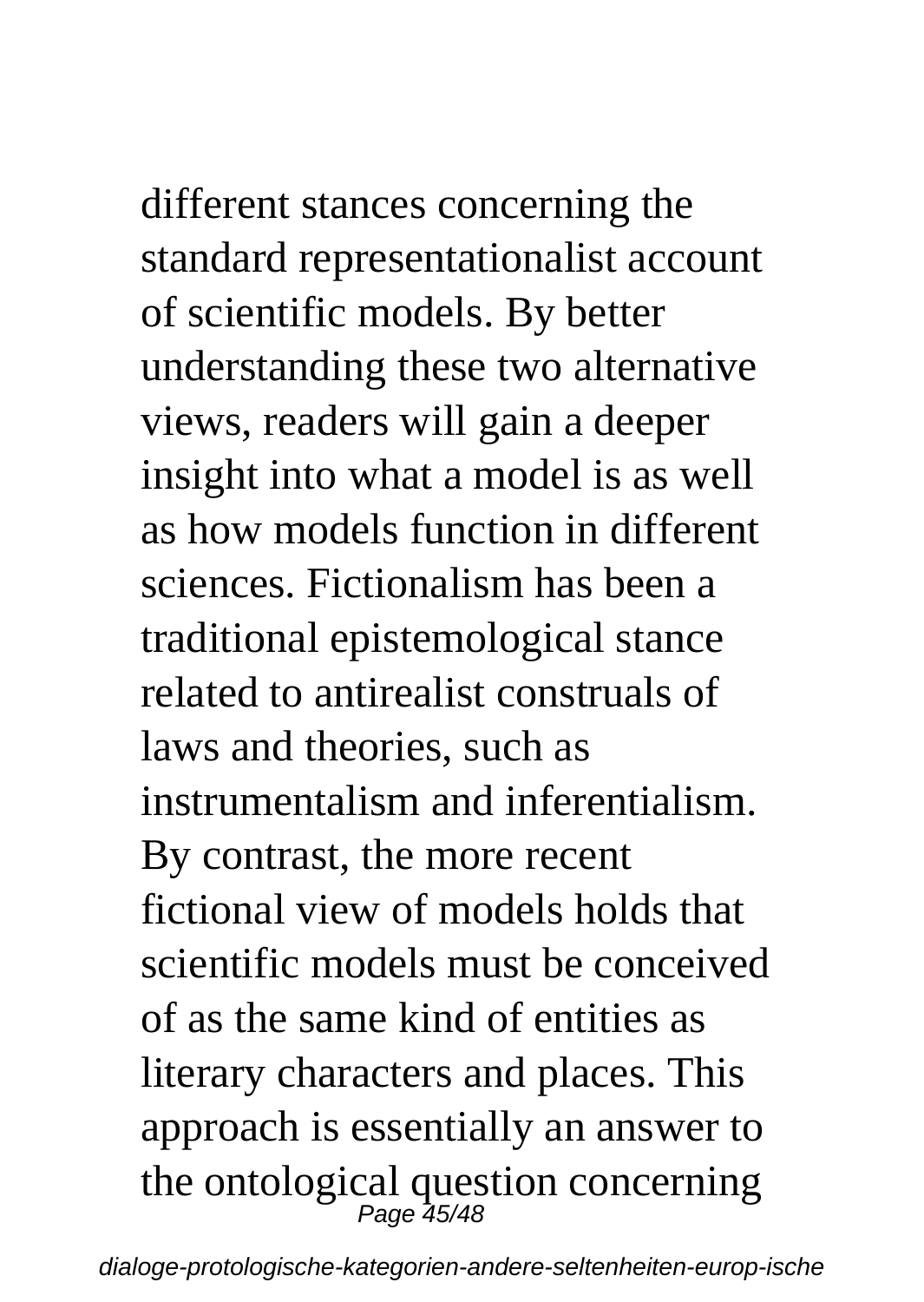the nature of models, which in principle is not incompatible with a representationalist account of the function of models. The artifactual view of models is an approach

according to which scientific models are epistemic artifacts, whose main function is not to represent the phenomena but rather to provide epistemic access to them. It can be conceived of as a non-

representationalist and pragmatic account of modeling, which does not intend to focus on the ontology of models but rather on the ways they are built and used for different purposes. The different essays address questions such as the artifactual view of idealization, the Page 46/48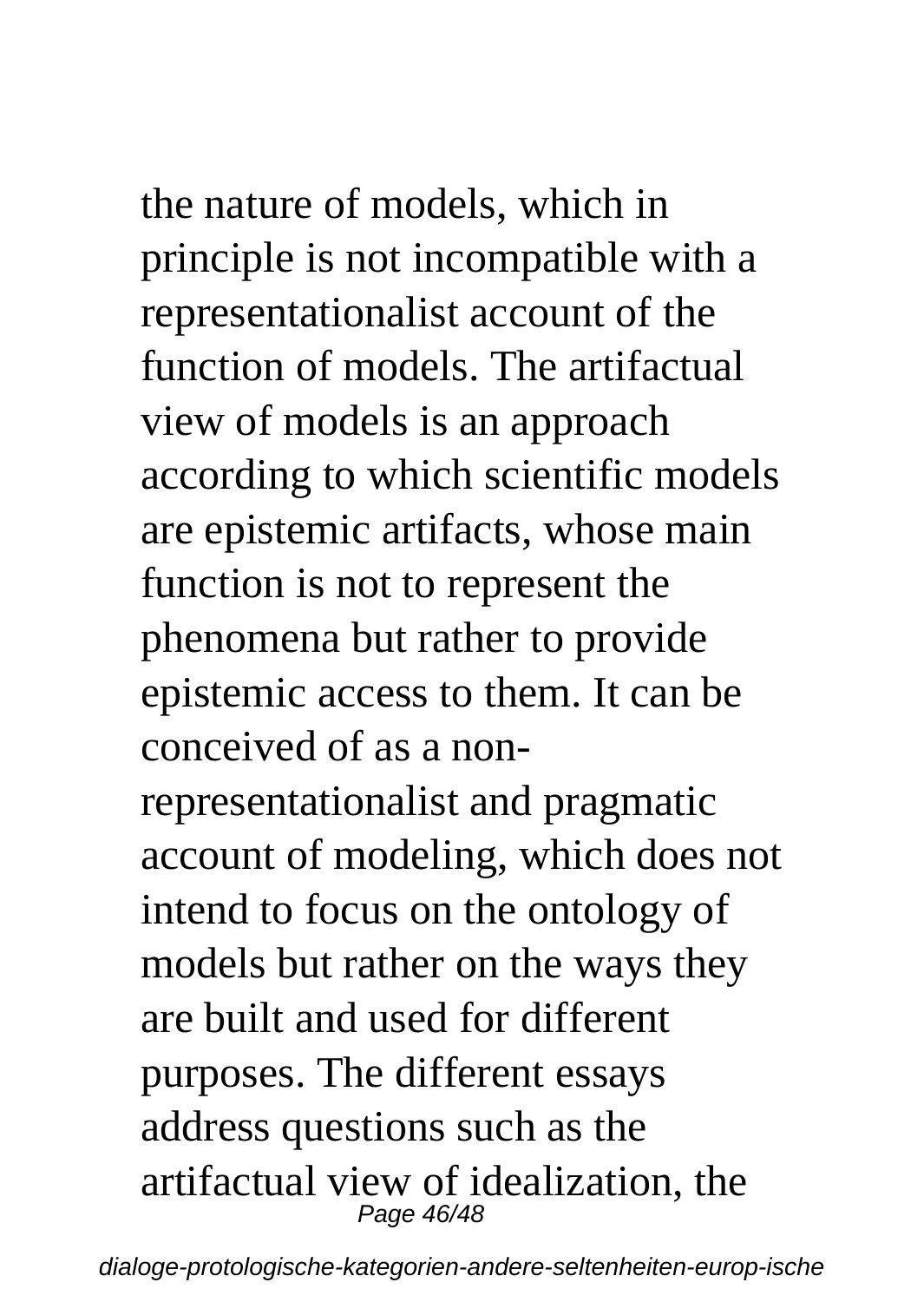use of information theory to elucidate the concepts of abstraction and idealization, the deidealization of models, the nature of scientific fictions, the structural account of representation and the ontological status of structures, the role of surrogative reasoning with models, and the use of models for explaining and predicting physical phenomena. The Philosopher's Index Past and Present Interactions in Legal Reasoning and Logic Essays on Semantics by Hintikka, Carlson, Peacocke, Rantala and Saarinen Luces en el camino: filosofía y ciencias sociales en tiempos de desconcierto

Page 47/48